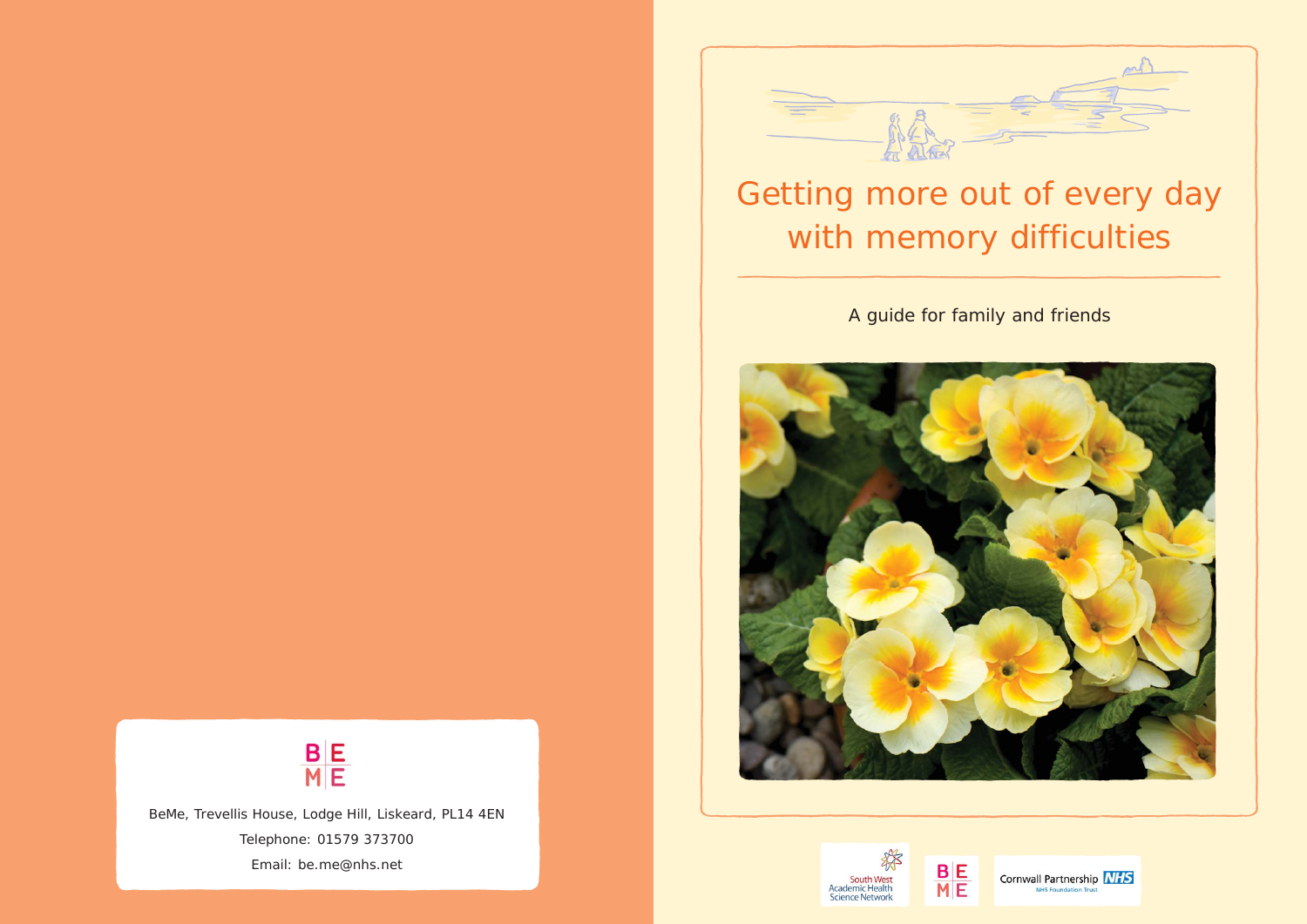## **Helping people live well with memory difficulties**

**People living with memory difficulties may experience problems that impact on their general wellbeing and how they feel. For example, people may forget important information, like dates, names of people, and have to ask for the same information over and over again. They may also have difficulties following plans, or a familiar recipe, and completing daily tasks. More information about memory difficulties can be found on pages 47-48.** 

These difficulties can understandably be upsetting, for both the person with memory problems and close family members and friends. However, many things can help someone close to you experiencing memory difficulties live every day as well as possible.

**We've developed this self-help programme alongside people experiencing memory difficulties and their family members and friends.** 

**The programme is designed to help overcome some of the unique difficulties and challenges experienced by people living with memory difficulties, and also those close to them.**

This programme is based on an evidence based technique known as Behavioural Activation. It's designed to help people increase their activity or keep active, which we know can help people improve their life and help people feel more worthwhile. This technique has been shown to help many people continue get "more out of every day", despite having memory difficulties.



will introduce you, and the person you're supporting, to the programme during a face-to-face meeting.

1

### **How does the programme work?**

This booklet has been designed to guide you through the programme and supporting the person close to you, so they can continue to live every day as well as possible.

The person you're supporting also has a booklet.

Living with memory difficulties can make it tricky for people to work through the programme on their own. However, research suggests the programme can be really helpful when a family member or friend supports the person living with memory difficulties work through the exercises.

**An added advantage** Research has shown that if the person experiencing memory difficulties gets more out of life by increasing their activity then this will often have benefits for you too.

You, and a family member or friend, will also be supported by a Wellbeing Practitioner from BeMe. BeMe is an NHS service provided by Cornwall Partnership NHS Foundation Trust - they provide talking therapies to people across Cornwall who may be experiencing difficulties with how they are feeling to help them to make more out of every day.

**A Wellbeing Practitioner is a health professional specially trained in supporting people with memory difficulties, and those close to them.**

### **Your Wellbeing Practitioner is called**

………………………………………………………………

After this meeting you can speak with ………………………………… on the telephone each week over the coming months to provide you with help and support to work through the booklet. You can see a diagram about how the support will work on page 4 of this booklet.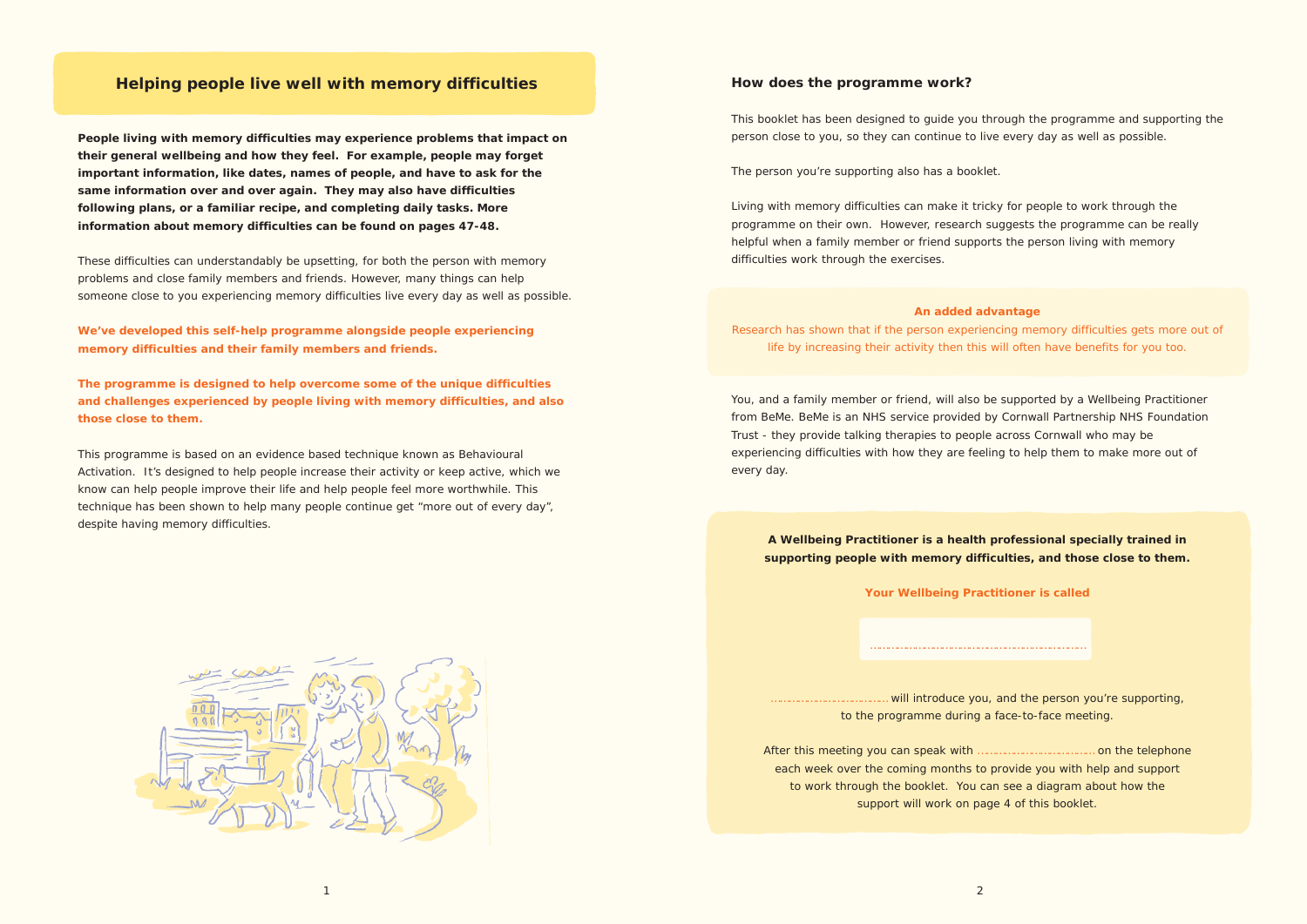## **How the support works**

**You and the person you're supporting meet for a face-to-face session with your Wellbeing Practitioner,** ………………………………… **. They will talk through the programme and this booklet with you.**

You will receive up to 9 weekly telephone calls from **These will last around 10 minutes and will be focused on reviewing how things have gone with the programme and helping you problem solve any difficulties and decide on the next steps.** 

will act a bit like a coach or personal trainer and help you to understand this programme and overcome any problems you and the person you're supporting might experience.

If you experience any difficulties, please telephone - who will welcome your call.

> **You and the person you're supporting will have a final face-to-face meeting with** ………………………………… **to help you to keep using the techniques used in this programme in the future.**



It's also important not to try to take on too much yourself. There may be other family members, friends or people from community groups who could help the person you're supporting to use some of the strategies in this programme.

**How you would like to work is up to you.**

## **Who else might be able to help?**

Perhaps write down who else might be able to help here:

…………………………………………………………………………………………………………………………………………………

…………………………………………………………………………………………………………………………………………………

…………………………………………………………………………………………………………………………………………………

…………………………………………………………………………………………………………………………………………………

…………………………………………………………………………………………………………………………………………………

…………………………………………………………………………………………………………………………………………………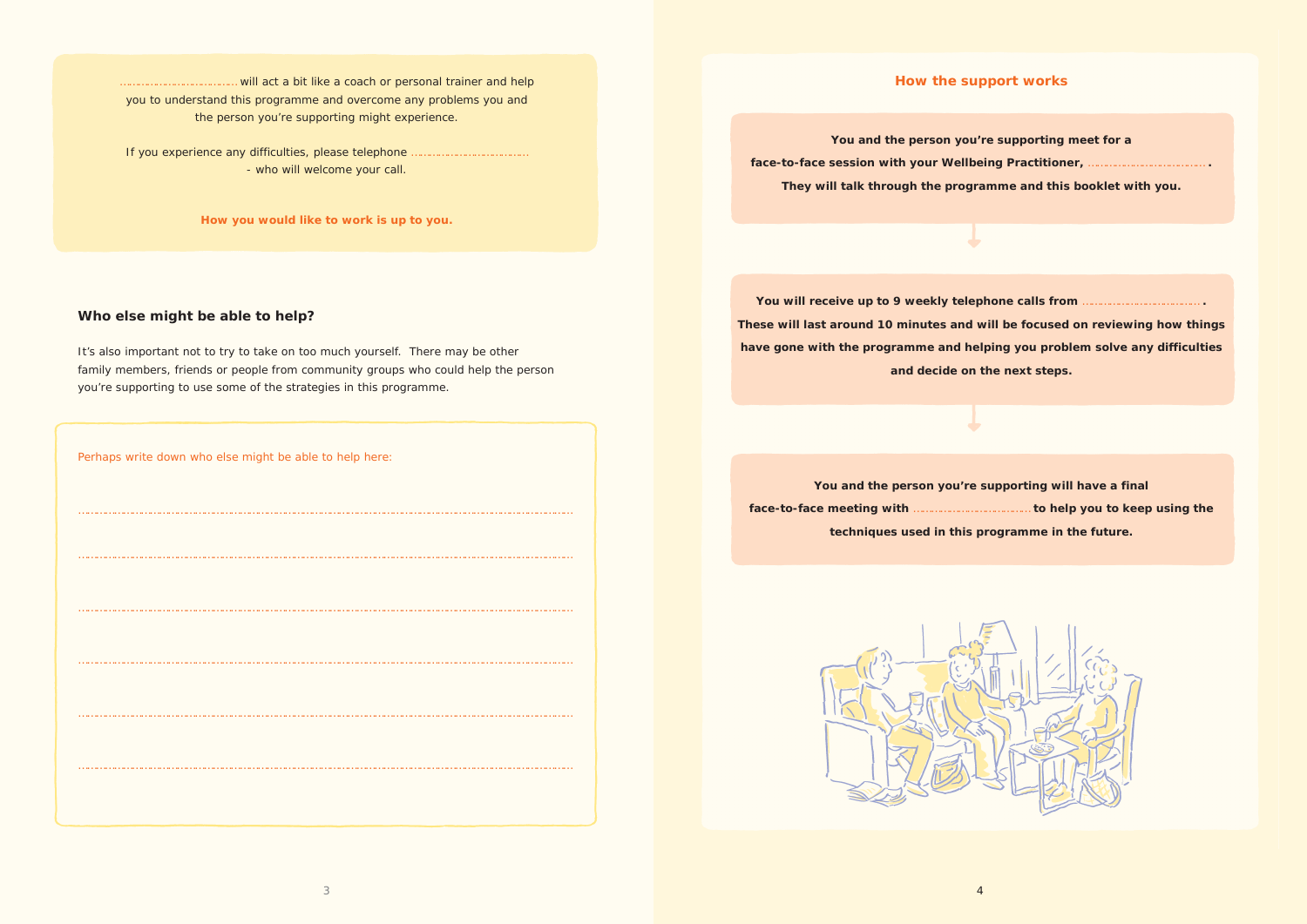## **Over the next few months George started to notice more changes in Shirley.**

She struggled to find the right words when talking to people at the local Women's Institute, so she stopped going. She stopped doing more and more, even just going to the local shop or walking the dogs. She spent most of her time sleeping or just watching TV. Shirley was doing less and less, seemed quite down and was no longer 'getting the most out of every day' which she had always done before. George found he also wasn't living as well as he had previously done.

## **Both Shirley and George got some support.**

Shirley and George were visited by their Memory Nurse and George talked about how he was concerned about Shirley. They were recommended to see a Wellbeing Practitioner from the 'BeMe' NHS service in Cornwall.

Following that Gail said she would also phone George every week to 'check-in' on how they were getting on and help them overcome any difficulties if they arose. Over the next few weeks Shirley and George, with the support of Gail, started to work through the self-help programme in this booklet.

## **One week later they went along to see a Wellbeing Practitioner from the BeMe service.**

Their Wellbeing Practitioner was called Gail and she asked some questions to identify what the main problems were, and recognised that Shirley's mood was quite low and was stopping her from getting as much out of everyday life, like she had done before.

**However Gail said that with Shirley's hard work and the help of George there was something that could be done.**  Gail introduced them to a self-help booklet called 'Getting More Out of Every Day with Memory Difficulties.' Shirley and George felt uncertain at first, but were reassured when Gail said she had supported many people in a similar situation to theirs and that they were not alone in this.

## **Gail then set a time with them both to go through the programme the following week.**

At first it was little changes, becoming less interested in things and repeating questions. Then she started to check the names of their grandchildren with George and began to make small mistakes around the home.

> Throughout this booklet are examples of how Shirley and George worked through the self-help programme and at the end of the booklet we'll find out more about how Shirley and George got on.



Throughout this booklet you'll find the **Living with Memory Difficulties Story** of Shirley and George. The story follows how George and Shirley worked through this self-help programme together.

**Important:** Everybody's situation is different. You may be supporting a husband, wife, mother, father, aunt, uncle, another family member, or a friend. Also, the person you are supporting may experience different difficulties to the difficulties Shirley experiences. This story is designed as an example of how the booklet can be used, but we understand it cannot represent everyone's unique situation.

# **Shirley and George's Living with Memory Difficulties Story**

**Shirley is living with memory difficulties and was also experiencing difficulties with how she was feeling. She worked through this booklet with help from her husband, George.** 

# **George is 78 years old and lives in Cornwall with his wife Shirley.**

They've been married for over 50 years and have two children, Samuel and Nicola, and three grandchildren. George retired when he was 65 and Shirley took retirement at the same time. They'd been enjoying living on the coast, going for long walks with the dogs in the countryside and were part of the local community with a close group of friends.

# **George started to notice a few things seemed different in Shirley.**

## **George and Shirley went to see their GP who felt Shirley should go to see a local memory service.**

Shirley was very unsure but agreed to go if George went with her. The memory service ran some tests and found Shirley had indeed started to experience memory difficulties. Shirley and George were both shocked and felt scared and hopeless.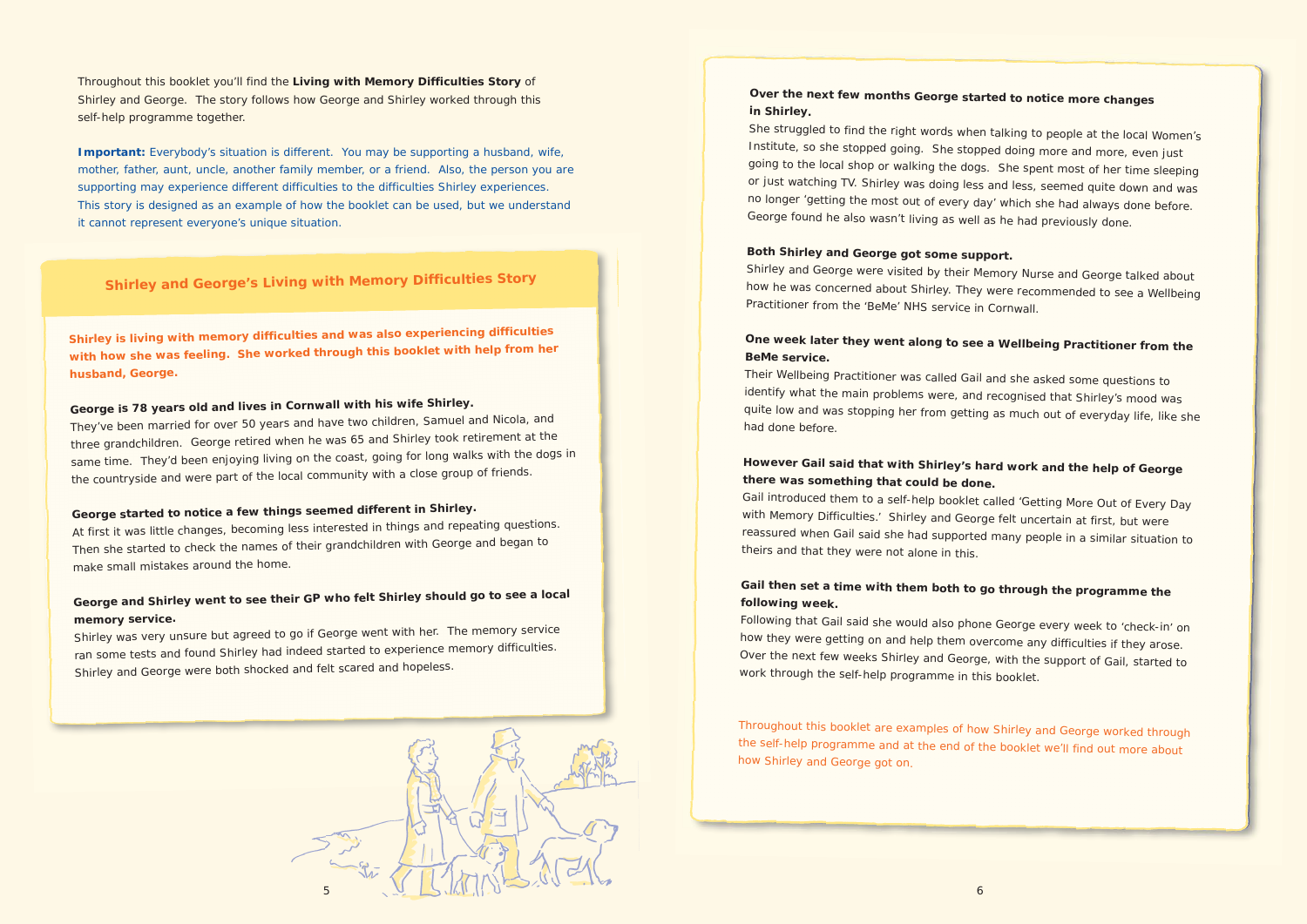### **Contents**

**Step 1 Getting more out of every day**

**Step 2** 

**Step 3 What activities is the person you're supporting currently doing?**

> **Step 4 Identifying, organising and planning activities**

> > **Step 5**

**Step 6**

**Step 7 Managing setbacks and difficulties**

**Step 8 What are Memory Difficulties?**

**Step 9 Tips for family and friends**

> **Step 10 Sources of Support**

# **Step 1 Getting more out of every day**

This can also significantly impact on family members and friends who support them. Therefore it's important that people experiencing memory difficulties get help and support to live as well as possible.

**It's understandable that having memory difficulties can affect someone's general wellbeing. Around 1 in 3 people with memory find themselves having problems with 'getting more out of every day'. People may find themselves giving up many activities they used to do, feeling down or flat and having difficulties coping. This can sometimes make some of the physical symptoms more commonly associated with memory difficulties worse.** 

Whilst all of these things may have some role, it's likely the way we feel is influenced by a mixture of them all.

Researchers aren't sure why people with memory difficulties experience problems with their wellbeing. But here are some possible reasons:

- $\bullet$ **Experiencing memory difficulties is understandably upsetting. Feeling fed-up and stopping activities may be a reaction to the difficult consequences of living with memory difficulties.**
- $\bullet$ **that are important to them and they used to enjoy.**
- **The types of thoughts that go round and round in our heads become**   $\bullet$ **unhelpful, being negative.**
- **Low levels of a chemical in the brain called serotonin.**   $\blacksquare$

**When people experience memory difficulties they often give up activities** 

However, there are tools and techniques that can help the person you're supporting 'get more out of every day', even with memory difficulties!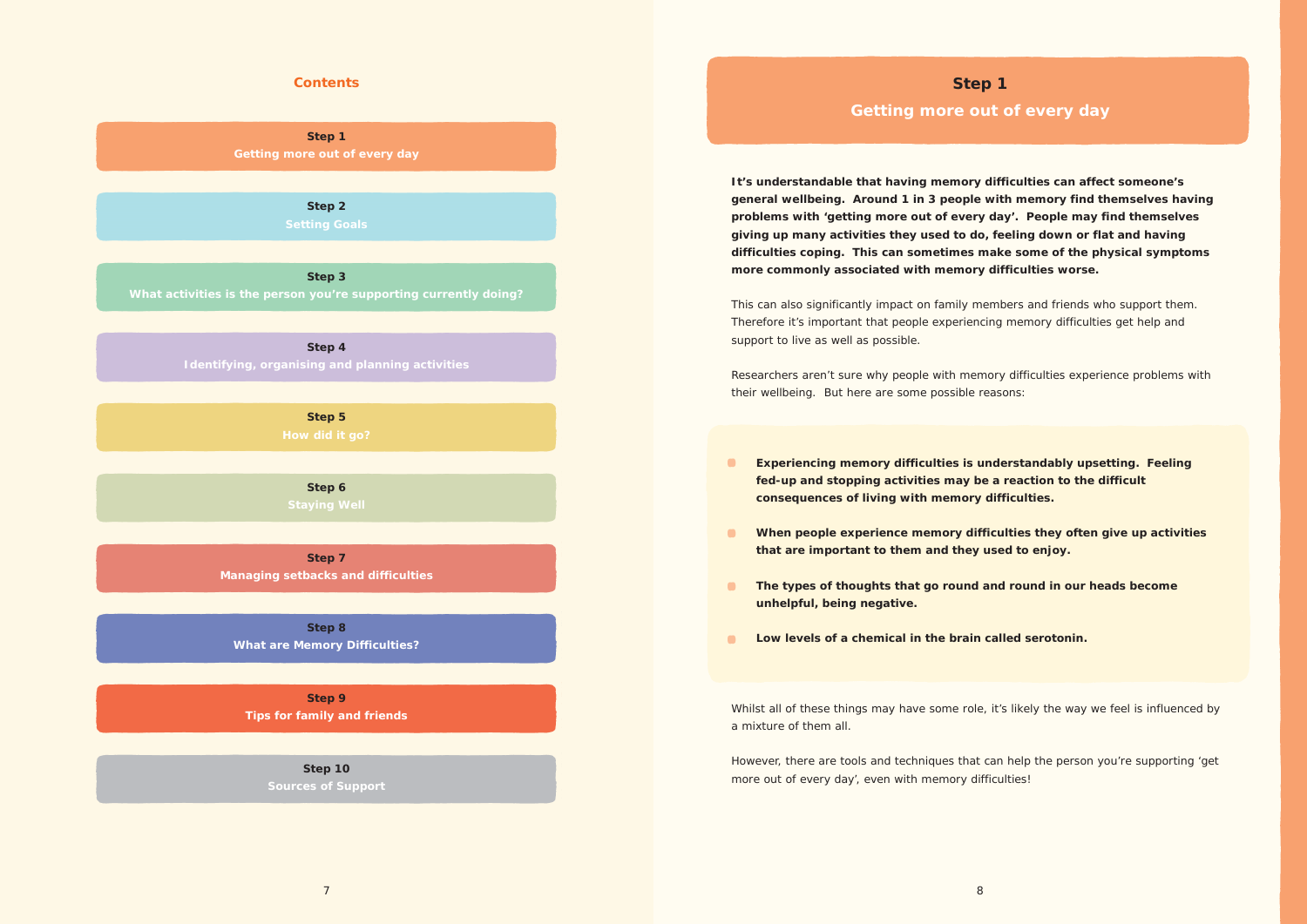## **What affects our wellbeing?**

Here are some common signs that someone might not be living as well as they could be and that their wellbeing may be impacted in a negative way.

It may be helpful for you and the person you're supporting to look through this list to see which of these signs they're experiencing.

Commonly signs that our wellbeing is being impacted in a negative way are related to four main areas:

## **My Physical Feelings**

"I feel tired" "I feel exhausted" "I have no interest in sex" "I feel tearful" "I can't sit still" "I can't concentrate" "I'm having difficulties sleeping" "I can't be bothered"

### **What I think**

We know each of these four areas impacts on one another – like a 'cycle' or a 'cog in a machine'. This cycle can affect our general wellbeing – we might feel low, flat, down or stressed.

"I can't cope" "I can't do anything right" "I wish everything would end" "What's the point?" "I'm a failure" "My memory difficulties are a punishment" "My life isn't worth living"

### **My Mood**

"I feel sad"

"I feel upset"

"I feel low and down!

"I don't really feel anything"

"I'm angry"

"I get irritated easily"

```
"I feel embarrassed"
```
"I'm scared"

## **What I do**

"I've stopped doing things I used to like doing" "I don't see or speak to my family and friends" "I snap at people" "I stay in bed for longer"

```
"I'm eating more"
```
In Shirley's first session she was supported by their Wellbeing Practitioner, Gail, and George to think about her own cycle. An example of Shirley's wellbeing cycle is on the next page.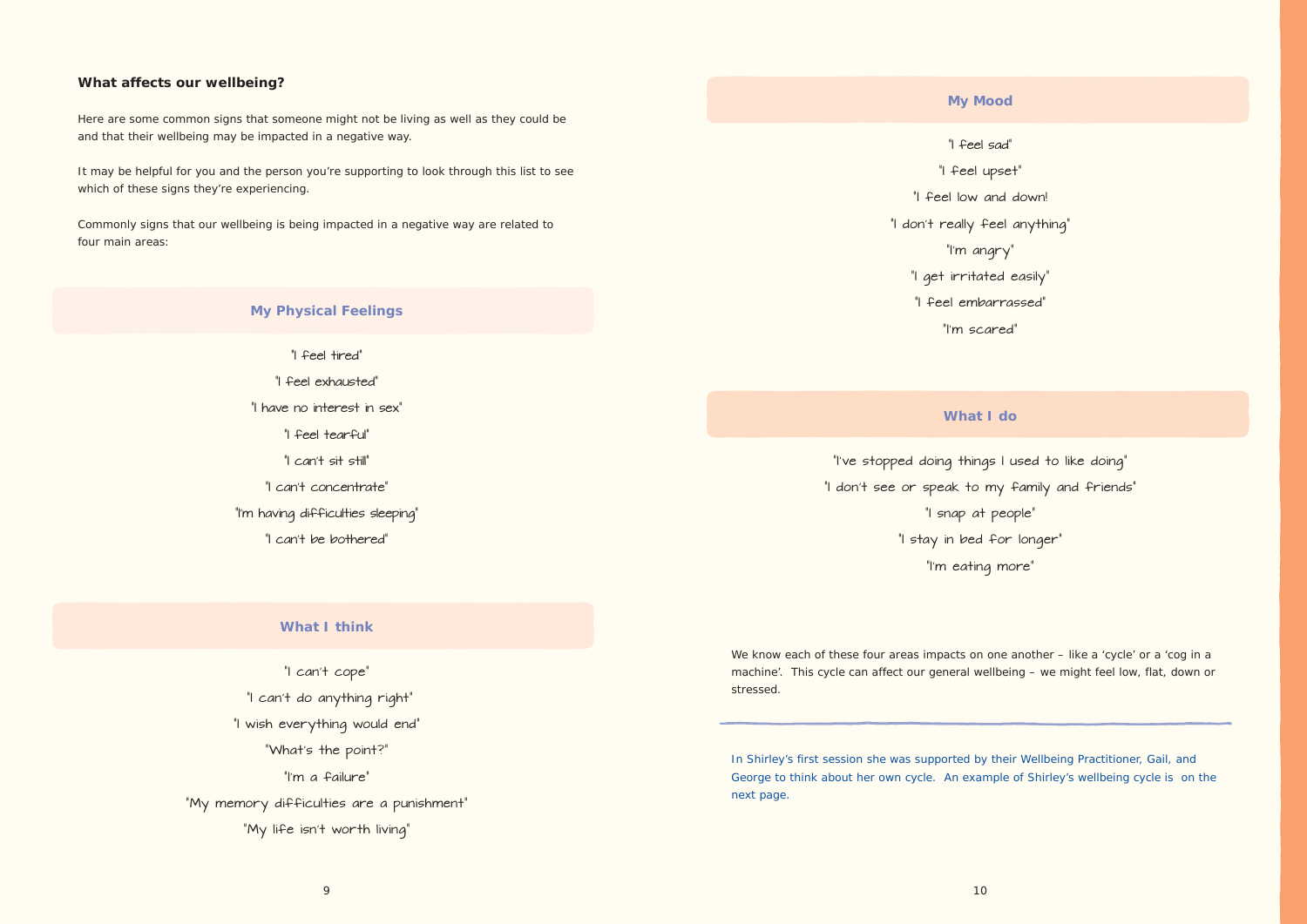## **The person you're supporting's wellbeing cycle**

It's important for the person you're supporting to think about the signs that show they might not be living as well as they could be.

The first step of this programme is for the person you're supporting to develop their own wellbeing cycle using the diagram on page 12 in their booklet. This is the same as the diagram Shirley filled in on the previous page.

If the person you're supporting needs help, get them to try and think about the following:

> **The physical feelings they are experiencing**

**The thoughts they are experiencing**

**The emotions they are feeling, including their mood**

**Things they have stopped doing or what they have started doing more of**



## **Shirley's Wellbeing Cycle**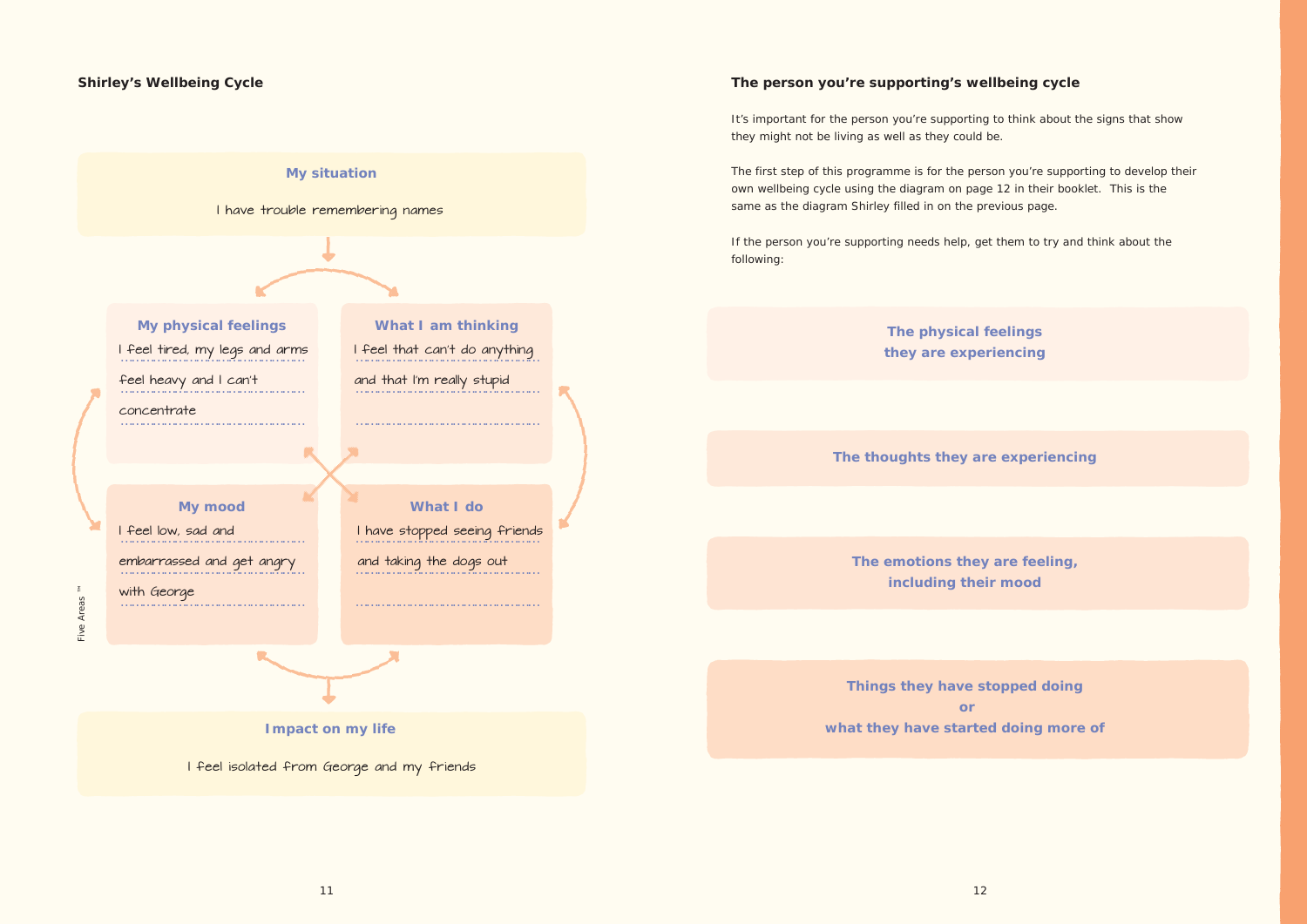At first, doing fewer activities because of memory problems may make people feel better. For example, someone may feel relief by no longer getting frustrated or angry because they find it difficult to make a cup of tea, or answer the phone in case they forget what to say.

- **They may stop doing activities of importance and value**
- **They may no longer be doing activities they enjoy**   $\bullet$
- $\bullet$ **This can result in them becoming more isolated from friends and family**

Sometimes doing fewer activities because of memory difficulties is completely appropriate. However, sometimes people also start to give up on activities they may still be able to do, or do in a different way.

Stopping activities they can still achieve can impact on peoples' wellbeing in a negative way:

The technique covered in this booklet is called **Behavioural Activation**. It's a way of helping the person you care for start doing activities again.

### **This can help turn the wellbeing cycle from a negative to positive one again.**

Starting to do those things that are still manageable to be done again can help people live well and improve life whilst living with memory difficulties.

We know experiencing memory difficulties can make it really hard for people to do certain activities. Therefore it can be helpful for them to start off doing activities a little at a time.

Experiencing memory difficulties may mean some activities are no longer possible.

However, there are ways of identifying new activities that are still possible.

………………………………………………

can help you and the person you're supporting identify suitable activities so the person you support can start to gain some balance in their life again.

Sometimes people with memory difficulties find it tricky to name the emotions they're experiencing. If the person you're supporting struggles to identify how they are feeling you could try using the **How I am feeling Chart** on page 60 of this workbook.



## **Making the Wellbeing Cycle Positive**

Memory problems often mean people give up on some activities because they can no longer manage them like they used to. This may cause frustration or anger.

However equally the person may give up on many more activities than those they can't actually do because of their memory difficulties. Doing this may keep the wellbeing cycle going in a negative way, stopping the person, and often those close to them, from "getting more out of every day".

**This is because when experiencing difficulties with our wellbeing, we don't get the same enjoyment out of things we used to find pleasurable.** 

**Tasks may feel overwhelming and too difficult to fully concentrate on.** 

**We might stop activities because we feel tired.** 

**We also might start doing some activities more, like watching TV or staying in bed longer.**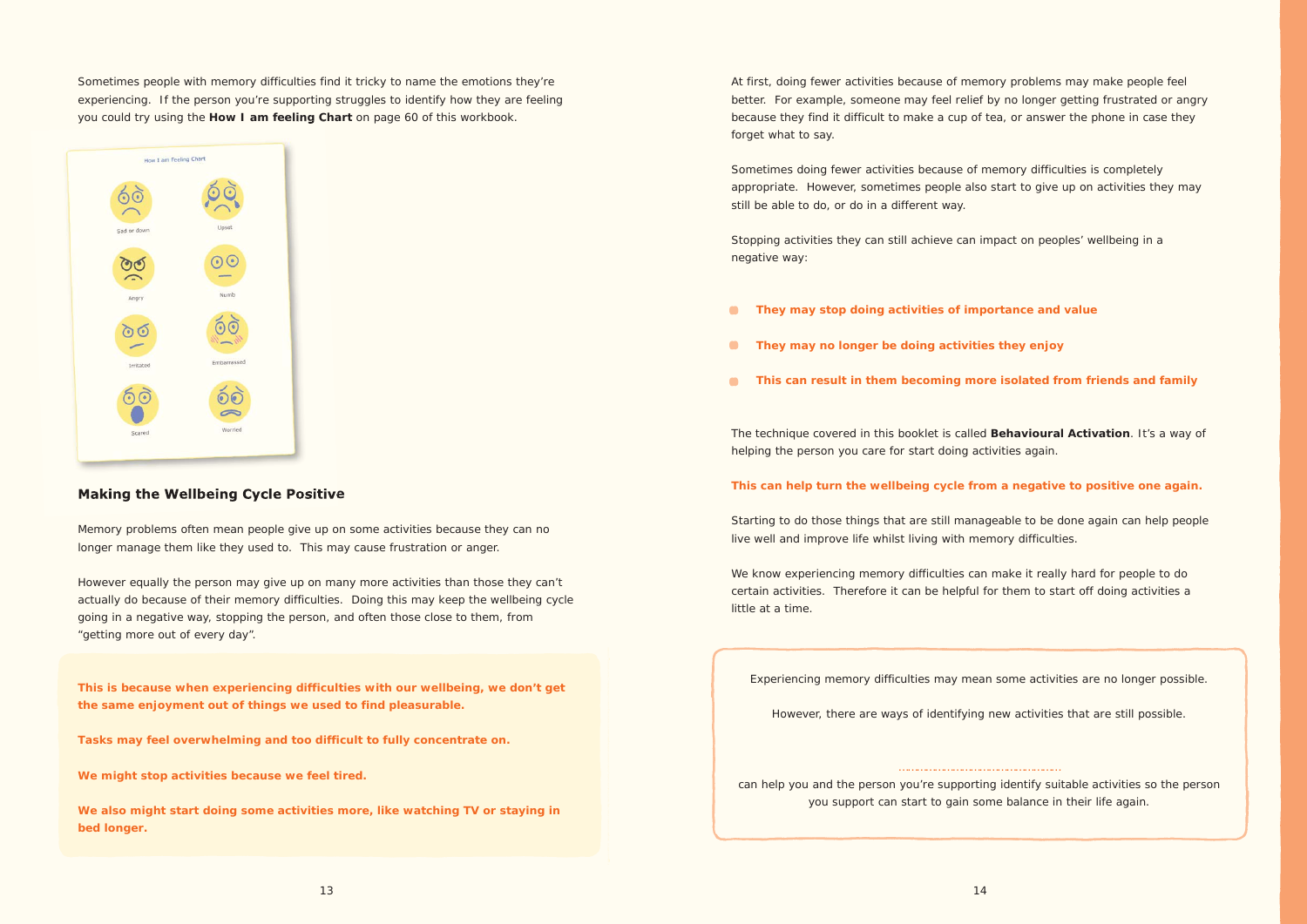On page 16 in the booklet for the person you're supporting is a worksheet titled **My Goals for the Booklet**. This is where they need to try and write down four goals. Help them using the guidelines on the previous page of your booklet if they need support. Sometimes, people may not be able to think of four to begin with. The number of goals the person you're supporting decides to set is totally up to them. However, they should look to continue to set more goals as goals are achieved.

Here is an example of Shirley's Goals for treatment:

### **Shirley's My Goals for the Booklet Worksheet**

### **My first goal**

### **My second goal**

### **My third goal**

### **My fourth goal**

## **Step 2**

## **Setting goals**

**The next step is to help the person you're supporting think about what they'd like to get out of the programme by setting goals.**

It's also important to set goals that are realistic to achieve over the next few months. Having memory difficulties may make some goals seem unrealistic to achieve anymore. However try to ensure whether the person you support genuinely can't achieve the goal anymore, or are they possibly saying this because of how they are feeling?

Sometimes people experiencing memory difficulties may feel they can't do anything anymore. It's important to think about what they can't do anymore because of their memory difficulties, but also goals they may be able to achieve but feel they can't at the moment because of the way they are feeling.

When setting goals it's important to think about the following:

### **Be specific**

It's important to set specific goals for the programme. They may want to set goals such as 'feel better' but it can be hard to know whether a goal like this has been achieved. Instead, ask the person you're supporting to think about how they would know they were feeling better. For example, what sorts of things might they be doing if they were feeling better?

> ………………………………………………………………………………………………………………………………………………… Take the dogs out with George to somewhere different four days a week

> ………………………………………………………………………………………………………………………………………………… Go to the Woman's Institute once a month with my friend Mary

### **Be positive in your goals**

They might want to put down a goal like 'watch less TV' or 'eat less'. However, it's more helpful when goals are positive.

### **Be realistic**

I will meet up with a friend twice a week" or "I'll go to church once a week"

I will go on three walks a week somewhere different Work on a word puzzle for at least 30 minutes a day

Go to the supermarket with George once a week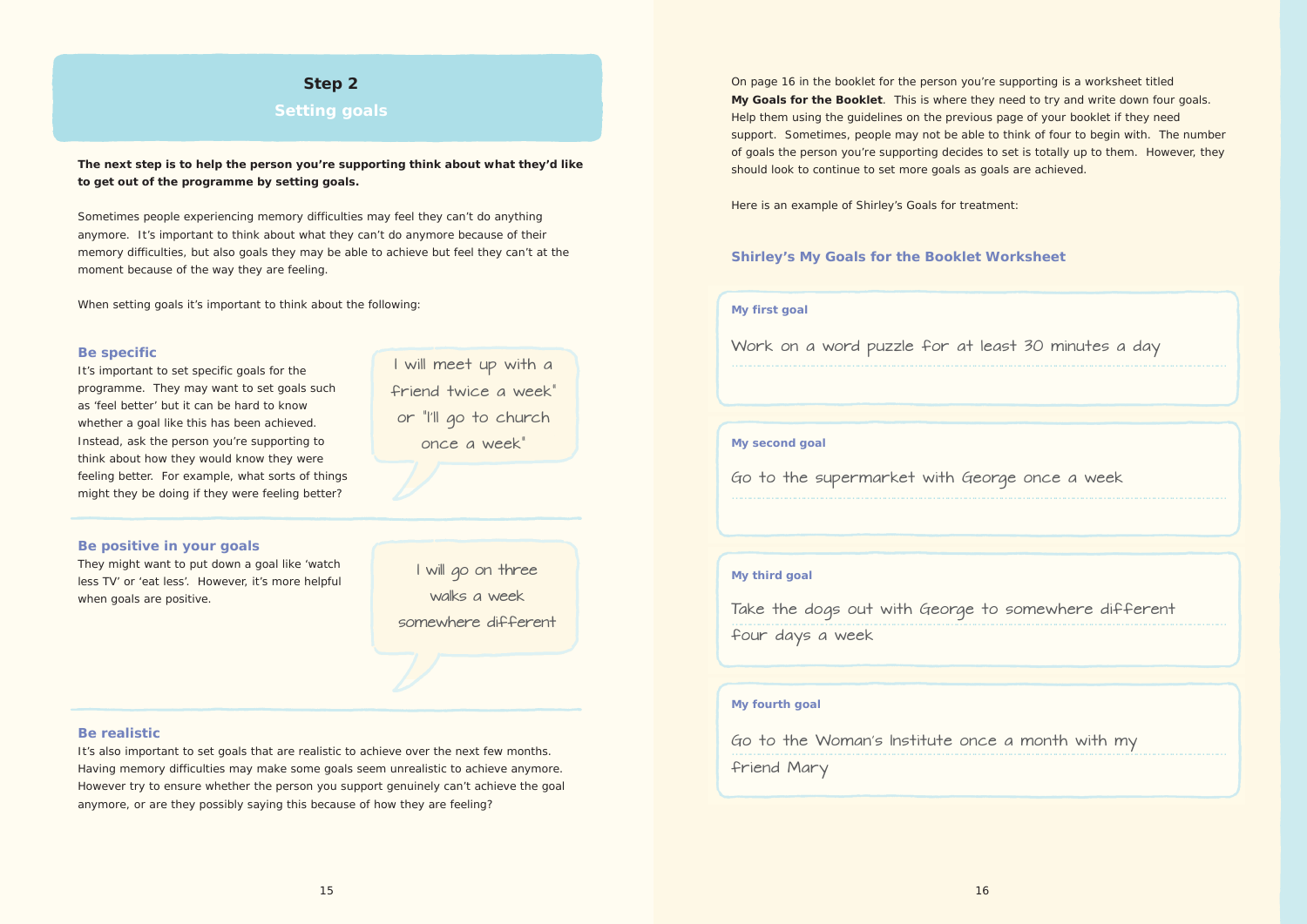When completing the diary it's important to think about:

**What they're doing?** For example:

**Where they're doing it?** For example:

**Who they are with?** For example:

## **How did they feel?**

 $\bullet$ 

how the activity make them feel using the mood rating scale below for each activity:



It's not necessary to write everything down. For example, 'getting ready in the morning' can involve lots of different small tasks, but they don't all need to be listed. It can also be helpful for the person you support to note down any comments they have about how each day went:

- $\bullet$ Were there any particular times of day they felt better or worse?
	- Were there any particular activities that made them feel better or worse?
- $\bullet$ Were there any people that made them feel better or worse?

If they struggle to think about anything to put in the Comments box you may be able to help them by talking some things through.

An example of **Shirley's Starting Point Diary Worksheet** is on the next page.



**Step 3**

**What activities is the person you're** 

**supporting currently doing?**

| With your help over the next week, the person you're supporting will need to use the<br>blank My Starting Point Diary on page 19 of their booklet to record what they're doing.<br>Keeping a written record for a week can help the person you're supporting and yourself,<br>see the following:<br>The things they've stopped doing but may possibly still be able to do,<br>$\bullet$<br>in part or full.<br>$\begin{array}{c} \bullet \\ \bullet \end{array}$<br>Things they may have started doing more of.<br>Activities that have remained the same.<br>$\bullet$<br><b>Service</b> | Next we'll start to work through the steps of Behavioural Activation. |
|-------------------------------------------------------------------------------------------------------------------------------------------------------------------------------------------------------------------------------------------------------------------------------------------------------------------------------------------------------------------------------------------------------------------------------------------------------------------------------------------------------------------------------------------------------------------------------------------|-----------------------------------------------------------------------|
|                                                                                                                                                                                                                                                                                                                                                                                                                                                                                                                                                                                           |                                                                       |
|                                                                                                                                                                                                                                                                                                                                                                                                                                                                                                                                                                                           |                                                                       |
|                                                                                                                                                                                                                                                                                                                                                                                                                                                                                                                                                                                           |                                                                       |
|                                                                                                                                                                                                                                                                                                                                                                                                                                                                                                                                                                                           |                                                                       |
|                                                                                                                                                                                                                                                                                                                                                                                                                                                                                                                                                                                           |                                                                       |
|                                                                                                                                                                                                                                                                                                                                                                                                                                                                                                                                                                                           |                                                                       |
|                                                                                                                                                                                                                                                                                                                                                                                                                                                                                                                                                                                           |                                                                       |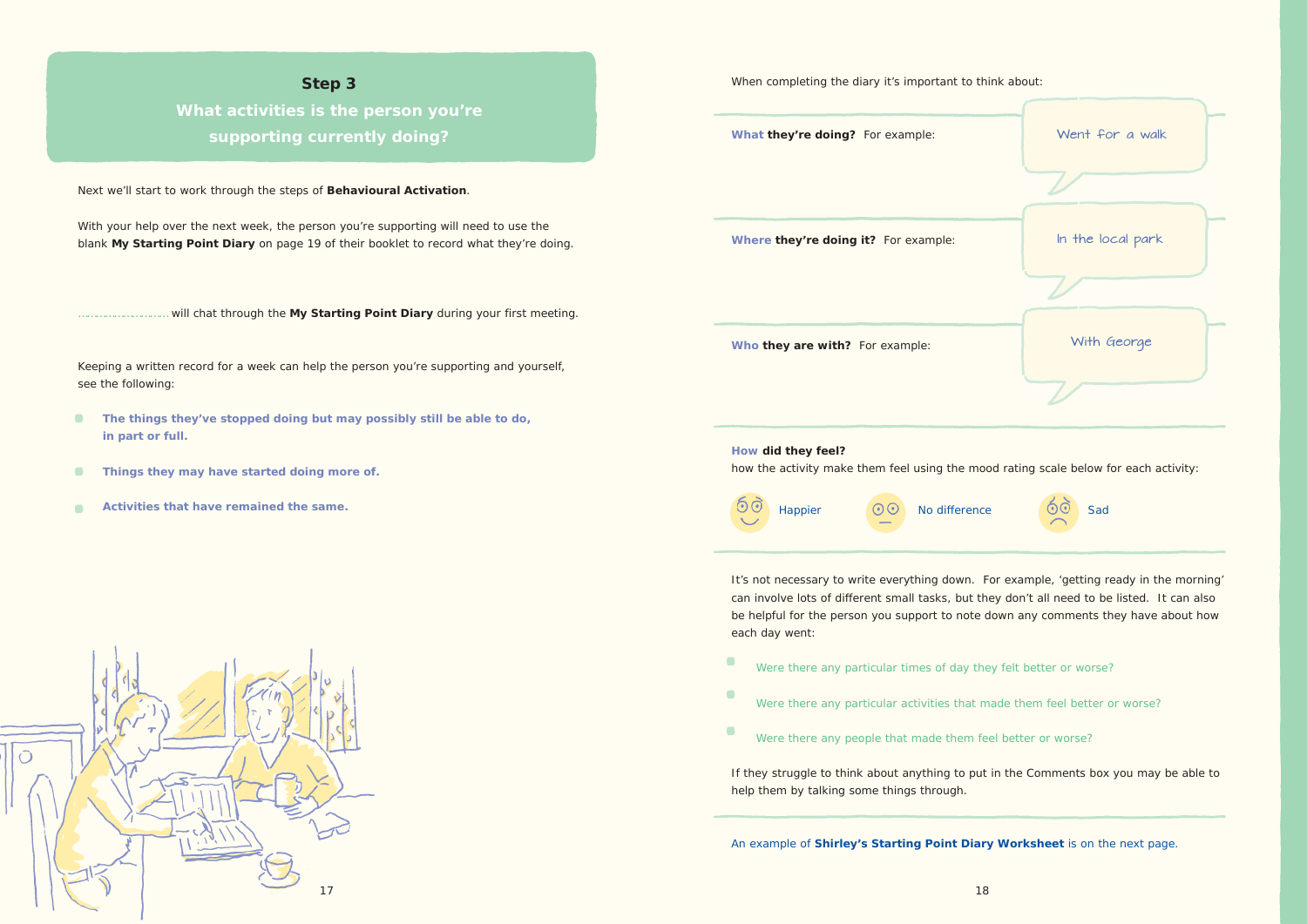## **My Starting Point Diary Worksheet**

Week number: 1 Date:

Monday **Tuesday** Wednesday Thursday **Friday Saturday** Saturday Sunday Slept late and then Slept late, Got Got washed and Slept late, washed TV What Slept late, Got **can be a state of the state of washed and Slept late**, watched IV Slept late, washed TV | Slept late and then | Slept, got washed | Slept late, watched TV | washed and dressed watched TV dressed ………………………………………………………………………………………………………………… ……………………………………………………………………………………………………………………………………………… Bedroom Bedroom Bedroom Bedroom Morning **Evening Afternoon Morning** Where Bedroom Kitchen and bedroom Bedroom Bedroom ……………………………………………………………………………………………………………………………………………… ………………………………………………………………………………………………………………… ……………………………………………………………………………………………………………………………………………… With George With George On my own On my own George helped me get Con my own Control Con my own Con my own Con my own Who with george with george with the same with the same with the same with  $\frac{1}{2}$  with  $\frac{1}{2}$  with  $\frac{1}{2}$  with  $\frac{1}{2}$  with  $\frac{1}{2}$  with  $\frac{1}{2}$  with  $\frac{1}{2}$  with  $\frac{1}{2}$  with  $\frac{1}{2}$  with  $\frac{1}{2}$  wi washed and dressed ………………………………………………………………………………………………………………… ………………………………………………………………………………………………………………………………………………  $60$  $6\delta$  $6<sub>o</sub>$  $6\delta$  $60$  $6\delta$  $6$ o  $\odot$  $6$ o  $\odot$ රි  $6<sub>o</sub>$  $\odot$  $\odot$  $\odot$ Feeling Ate lunch and Watched TV Ate lunch and Watched TV What Ate lunch and **Exercise 2018** Ate lunch and watched **Watched IV** watched IV and the lunch and the lunch and the lunch and the lunch and the lunch and the lunch and the lunch and the lunch and the lunch and the lunch and the lunch and the lunch and the lunch and the lunch and the lunch a watched TV TV watched TV ………………………………………………………………………………………………………………… ……………………………………………………………………………………………………………………………………………… Lounge Lounge Lounge Afternoon Lounge Lounge Lounge Lounge Lounge Lounge Lounge Dining room and on Where Lounge Lounge Lounge Lounge Merce 1 ………………………………………………………………………………………………………………… ……………………………………………………………………………………………………………………………………………… On my own On my own On my own Who Ate lunch with George Ch my own Change on my own Change own Ate lunch with George 10n my own 2000 Nith George 100 With the Family ………………………………………………………………………………………………………………… ………………………………………………………………………………………………………………………………………………  $\frac{6}{3}$  $\frac{6}{3}$  $\frac{6}{6}$  $60$  $60$  $60$  $6<sub>o</sub>$  $6<sub>o</sub>$  $6$ ා  $\frac{6}{6}$  $\odot$  $\odot$  $\odot$  $\odot$  $\odot$ Feeling Ate dinner, Ate dinner, watched TV Ate dinner, Ate a snack, What Rite dinner, watched IV Ate a snack, went to bed Ate dinner, the dinner and the different of the dinner, watched and the dinner, went to the dinner went to the dinner and the dinner and the dinner and the dinner and the dinner and the dinner and the dinner and the dinner watched TV watched TV watched TV TV early ………………………………………………………………………………………………………………… ……………………………………………………………………………………………………………………………………………… Lounge Kitchen and lounge Kitchen and lounge Lounge Where Kitchen and lounge **with an and lounge in the set of the set of the Second Contract of the Second Contract of the Second Contract of the Second Contract of the Second Contract of the Second Contract of the Second Con** ……………………………………………………………………………………………………………………………………………… Lounge and Bedroom Evening ………………………………………………………………………………………………………………… ……………………………………………………………………………………………………………………………………………… On my own With George On my own With George Who with george with george with the same with the same with the same with  $\frac{1}{2}$  with  $\frac{1}{2}$  with  $\frac{1}{2}$  with  $\frac{1}{2}$  with  $\frac{1}{2}$  with  $\frac{1}{2}$  with  $\frac{1}{2}$  with  $\frac{1}{2}$  with  $\frac{1}{2}$  with  $\frac{1}{2}$  wi ……………………………………………………………………………………………………………………………………………… ………………………………………………………………………………………………………………… ……………………………………………………………………………………………………………………………………………… 60 60  $\frac{1}{6}$  $6$ ờ  $6<sub>o</sub>$  $\circledcirc$  $\frac{6}{6}$  $6$ o  $\odot$  $6$  $O$  $6$  $6$ ා  $\odot$  $\odot$ Feeling Forgot to turn off My friend Mary called Felt low all day today. With George. Just Felt tired all day **Comments** the oven, felt stupid but I made George say I Spent most the day watched TV, felt wasn't around. watching TV on my own really low

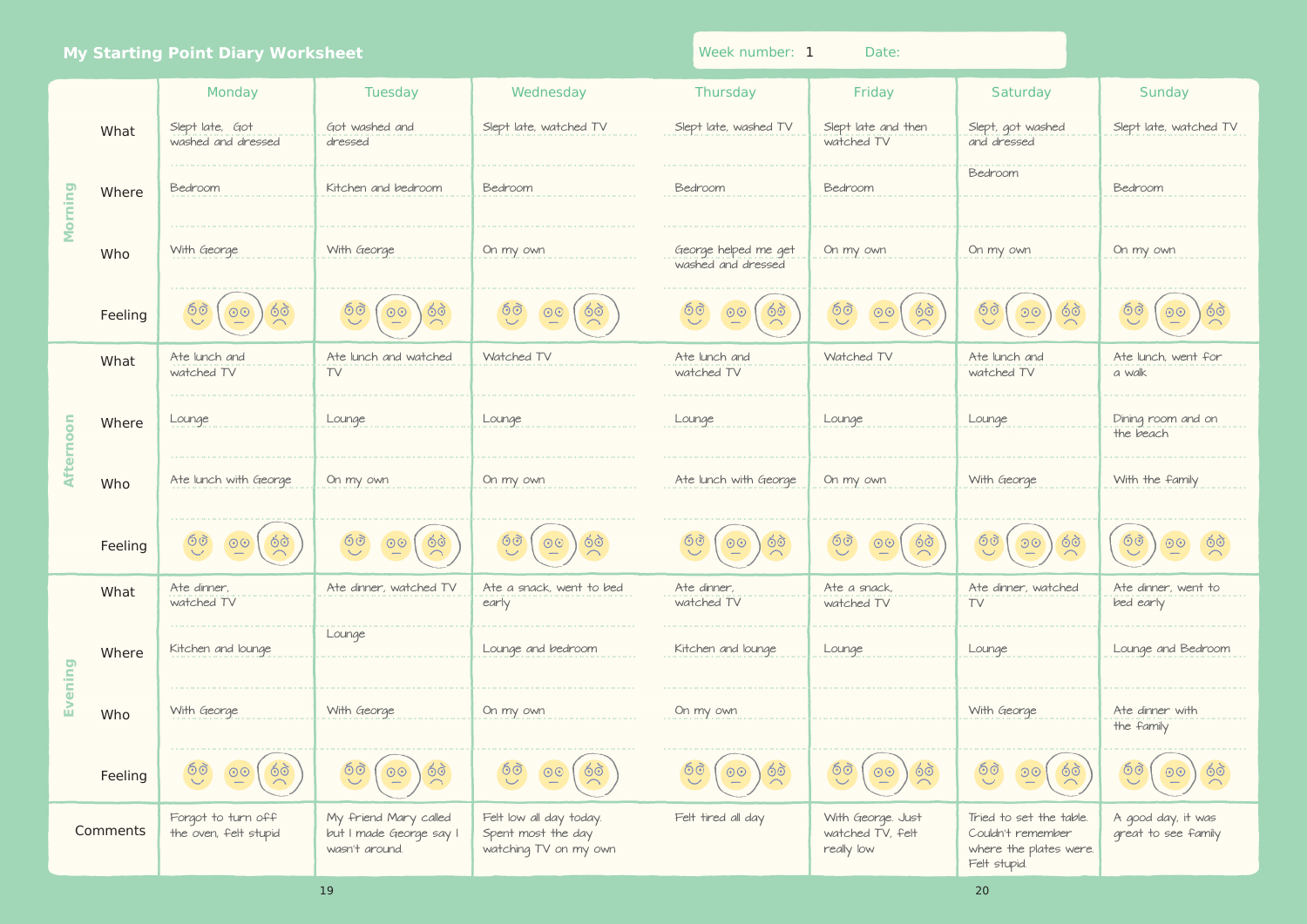## **Shirley's My Identifying Activities Worksheet**

Talk to a family member or friend if you need any help to do this

## **Things we do daily or often**

## **Things we have to do** For example, taking medication, attending hospital approach as

## **Things we enjoy**

### **Things we do daily or often**  $\bullet$

### $\bullet$ **Things we have to do**

### **Things we enjoy**  $\blacksquare$

## **Step 4**

**Identifying, organising and planning activities**

## **Identifying activities**

| Things we do daily or often<br>For example, cooking, dusting, food shopping, washing up                                                                                                                                                                                         |
|---------------------------------------------------------------------------------------------------------------------------------------------------------------------------------------------------------------------------------------------------------------------------------|
| Go to the Women's Institute with my friend Mary                                                                                                                                                                                                                                 |
| Do food shop with George                                                                                                                                                                                                                                                        |
| Gardening                                                                                                                                                                                                                                                                       |
| Walk the dog                                                                                                                                                                                                                                                                    |
|                                                                                                                                                                                                                                                                                 |
| Things we have to do<br>For example, taking medication, attending hospital appointments, paying a bill                                                                                                                                                                          |
| Look at bills with George                                                                                                                                                                                                                                                       |
| Feed the dog                                                                                                                                                                                                                                                                    |
|                                                                                                                                                                                                                                                                                 |
| Things we enjoy<br>For example, seeing friends, exercise, reading the newspaper, listening to music<br>$\mathbf{u}$ $\mathbf{u}$ $\mathbf{v}$ $\mathbf{v}$ $\mathbf{v}$ $\mathbf{v}$ $\mathbf{v}$ $\mathbf{v}$ $\mathbf{v}$ $\mathbf{v}$ $\mathbf{v}$ $\mathbf{v}$ $\mathbf{v}$ |

The next step is to start thinking about activities the person you're supporting may still be able to achieve in part, or in full, and start doing again.

Most people's lives are made up of three types of activities. It's important we try and get a mix of these different types of activities back in our life:

…………………………………………………………………………………………………………………………………………………… Watch Great British Bake off

…………………………………………………………………………………………………………………………………………………… …………………………………………………………………………………………………………………………………………………… Read the paper …………………………………………………………………………………………………………………………………………………… Go to Morrison's canteen for lunch with my friend Hazel Listen to music

For example, help to do the weekly shop, make dinner, do the washing up.

…………………………………………………………………………………………………………………………………………………… Puzzles or crosswords

For example, take a bath, pay a bill.

For example, go to coffee mornings, walking the dog, listen to music.

Use the **Identifying Activities Worksheet** on page 22 of their booklet to help write down a few activities.

An example of **Shirley's Identifying Activities Worksheet** is on the following page.

Gardening

Visit the grandchildren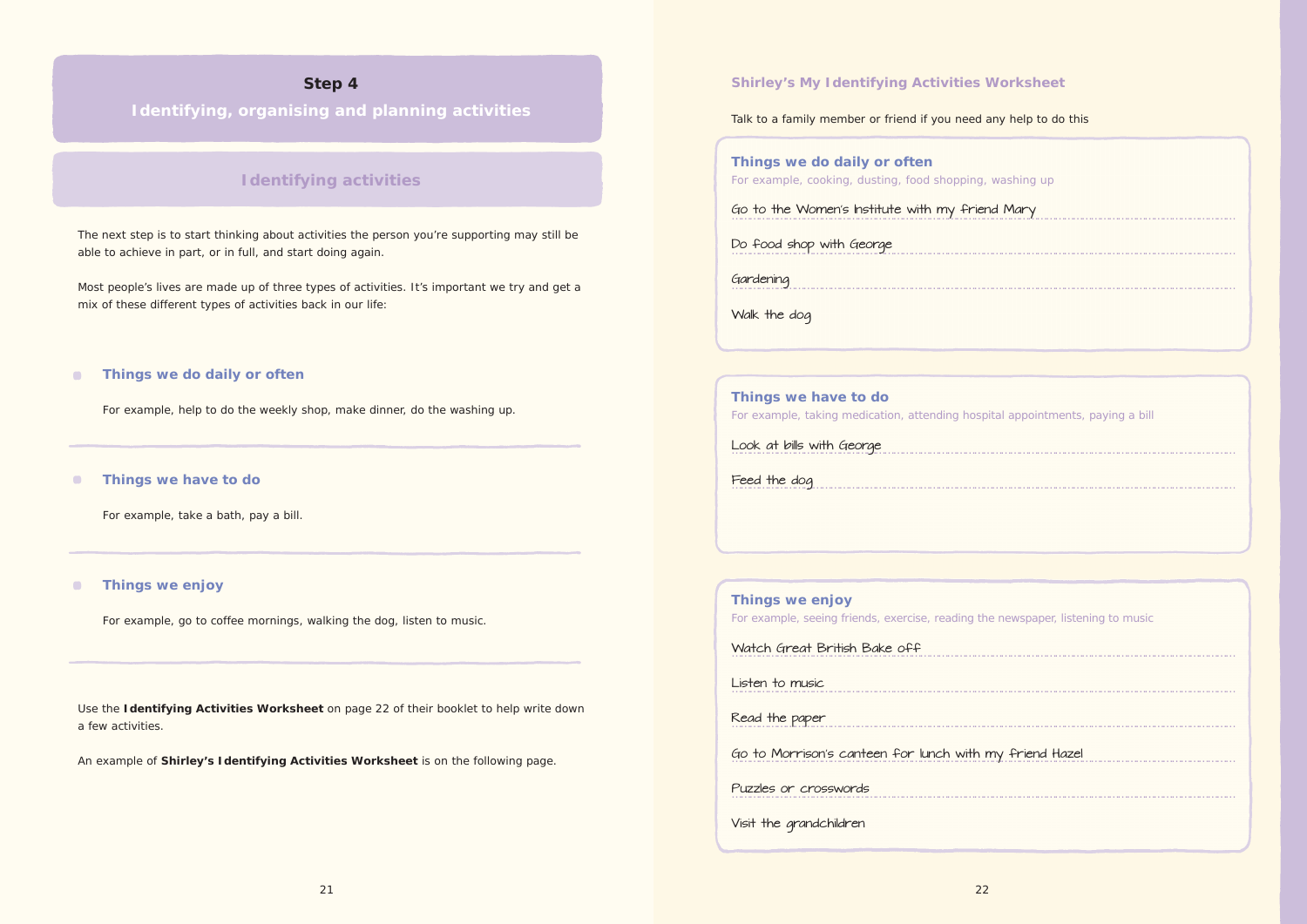### **Identifying new activities**

It can also be helpful for the person you're supporting to think of activities they'd like to start doing for the first time. People with memory difficulties may find it too difficult to do some activities they used to do, before developing memory problems. But there may be ways to do previous activities in a different way, or start doing new activities, that bring a similar sense of enjoyment or value to them instead. If you have any problems identifying new activties pages 42-44 of this booklet, under **Managing Setbacks and Difficulties**, provides some helpful hints.

- **What activities have you stopped doing?**
- **What hobbies would you like to take up?**
- **Is there a group you would like to join?**

### **Some additional helpful hints**

Some activities might fall under more than one category. So try to put the activity where the person you're supporting feels it fits best.

If identifying activities is a struggle, try asking the person you're supporting the following questions?

They may feel there are activities they've stopped doing, or would like to, do but they no longer feel are possible anymore due their memory difficulties. It's perfectly normal to feel this way, however ask yourself what you think?

For example, maybe your doctor has indicated that something is too hard, or maybe

- **Is there any evidence they can no longer achieve these activities?** unsafe for them to do? But maybe thinking they can't do some activities is just a sign that they are not living as well as they could be?
- **Or maybe the person you care for can't do the task the way they did it before, but are there other ways it can be done, or just parts of the task be done?**

Unless you're sure because of the evidence, or been told an activity can no longer be done, still write them down. There may be other ways to adapt or achieve these activities. This is a common difficulty people experience, so we've added some helpful hints on page 42 of this booklet under **Managing Setbacks and Difficulties**.

## **Identifying activities of importance and value**

It's important to our wellbeing to do activities of importance and value to us. This can help us improve life and live well with memory difficulties.

To help the person you're supporting identify activities they'd like to do it can be helpful to support them thinking about what things in life are really important to them. There may be many areas of importance in their life but sometimes people find it helpful to think about the following areas:

Firstly, help the person you're supporting think of areas of life that are important to them and they can still achieve.

Then help them identify activities that fit in these important areas of their life.

### **Important**

The activities we like doing and how much we do the activity is completely down to us.

For some people, going to the garden centre once a week for a cup of tea is enough, or activities in the home might be better.

Try to pick activities of interest to the person you're supporting and what they're willing and able to do.

| <b>Relationships</b>              | <b>Health</b>                 |  |
|-----------------------------------|-------------------------------|--|
| <b>Relgious or spiritual life</b> | <b>Finances</b>               |  |
| Roles and responsibilities        | Social and leisure activities |  |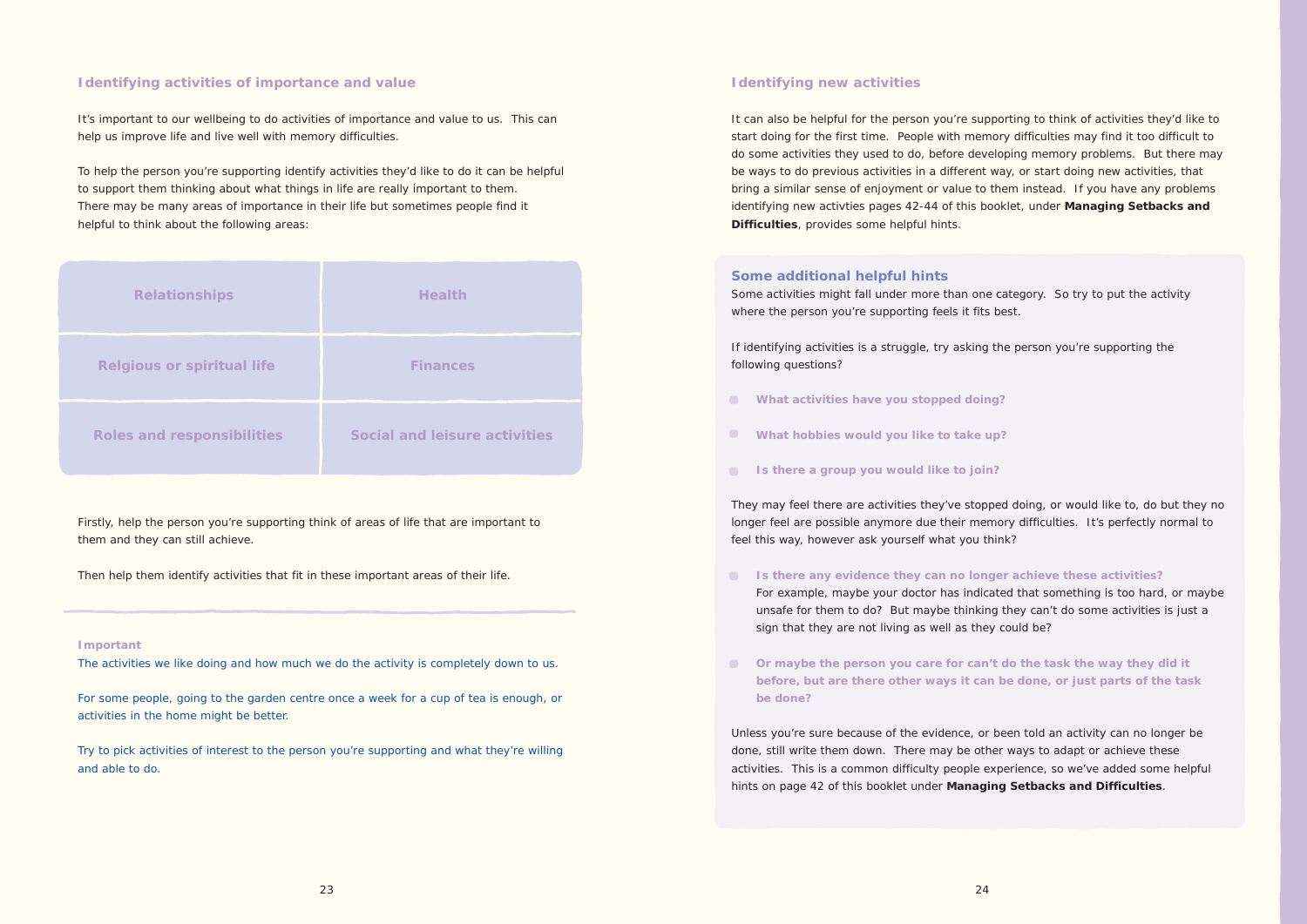### **The impact of your own worries**

It's very understandable that when someone close to us is experiencing memory difficulties we want to protect them and keep them safe. However, sometimes this can result in us, family members or friends, taking away responsibilities and tasks from people living with memory difficulties sooner than we may need to.

The person you support may become dependent on you more quickly than they might have done otherwise, and it may stop them from taking pleasure in being able to still do things themselves.

- $\begin{array}{c} \hline \end{array}$ What can the person you're supporting help out with around the home?
- $\begin{array}{c} \hline \end{array}$ What important activities could they still do, even if support is provided?
- What memory strategies could be used around the home to remind the person to do certain tasks?
- Could anything be done around the house to help the person you're supporting?  $\blacksquare$ Remember the stages to complete certain tasks, for example the use of labelling or colour coding similar things?

**Trying to maintain some independence in the person you're supporting for as long as possible is therefore really important. Sometimes this helps with memory difficulties and with the person remaining independent for as long as possible.** 

### **Try to think about the following:**

### **Difficult to do now**  $\blacksquare$

### **Important**

If you're struggling with your own worries speak to your wellbeing practitioner as they can provide other options for support.

- Help make the bed
- $\bullet$ Dust the lounge
- Wipe down the kitchen surfaces
- Do the washing up  $\bullet$

## **Organising activities**

The next step in Behavioural Activation is for the person you're supporting to put all the activities listed in the **Identifying Activities Worksheet** into an order reflecting how difficult they feel they would be to achieve. Each activity should be placed into one of the following categories:

### **Ress difficult to do now**

With a little help from you, a friend or family member these are the activities the person you're supporting could start to do now.

These are things they would have difficulty doing right now, even with support from someone.

### **More difficult**

Things they would find really very difficult to do at the moment, but possibly may still be able to do in the future. They are different to those things, which because of the memory problems simply could never be done.

Sometimes it can be difficult for people to identify less difficult to do now activities. If you're finding this hard, you could try breaking down some of the activities listed in the difficult to do now and the more difficult to do now categories.

For example 'cleaning the house' is a big task and might include tasks that are really difficult when experiencing memory difficulties. However, this task could be broken down into smaller activities, for example:

There are some helpful hints on page 45 of this booklet under **Managing Setbacks and Difficulties** if some activities currently feel too overwhelming.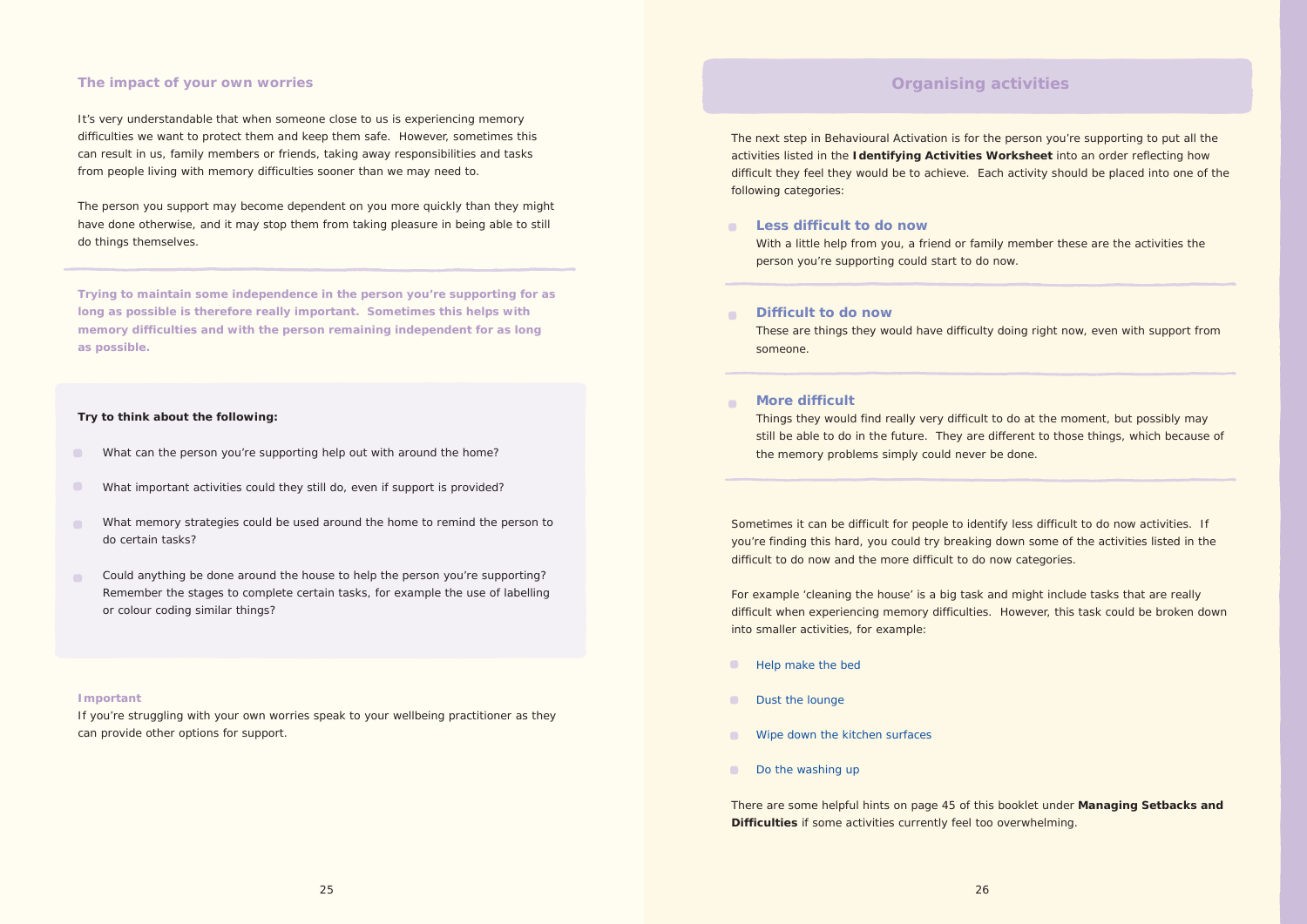### **Difficult to do now**

## **More difficult to do now**

| Difficult to do now<br>Help with the bills              |
|---------------------------------------------------------|
| Do the food shop with George                            |
| Take both dogs out at same time                         |
| Visit the grandchildren                                 |
| Do a puzzle                                             |
| More difficult to do now<br>Gardening                   |
| Walking the dogs alongside the river                    |
| Go to Morrison's canteen for lunch with my friend Hazel |
| Read the paper                                          |
| Do the crossword                                        |
| Help the Women's Institute with an upcoming fete        |

Next the person you're supporting needs to use the **Organising Activities Worksheet** on page 28 of their booklet to put each of their activities into one of these three categories.

An example of **Shirley's Organising Activities Worksheet** is below.

## **Shirley's My Organising Activities Worksheet**

Talk to a family member or friend if you need any help to do this

## **Less difficult to do now**

……………………………………………………………………………………………………………………………………………………

……………………………………………………………………………………………………………………………………………………

……………………………………………………………………………………………………………………………………………………

……………………………………………………………………………………………………………………………………………………

……………………………………………………………………………………………………………………………………………………

……………………………………………………………………………………………………………………………………………………

……………………………………………………………………………………………………………………………………………………

……………………………………………………………………………………………………………………………………………………

Do a puzzle

Gardening

Weed one flower bed

Cut back the bush near the front door

Sweep the leaves

Go to the Woman's Institute Coffee Morning with my friend Mary

Take one of the dogs out to local park

Look at bills with George

Listen to classical music

Feed the dog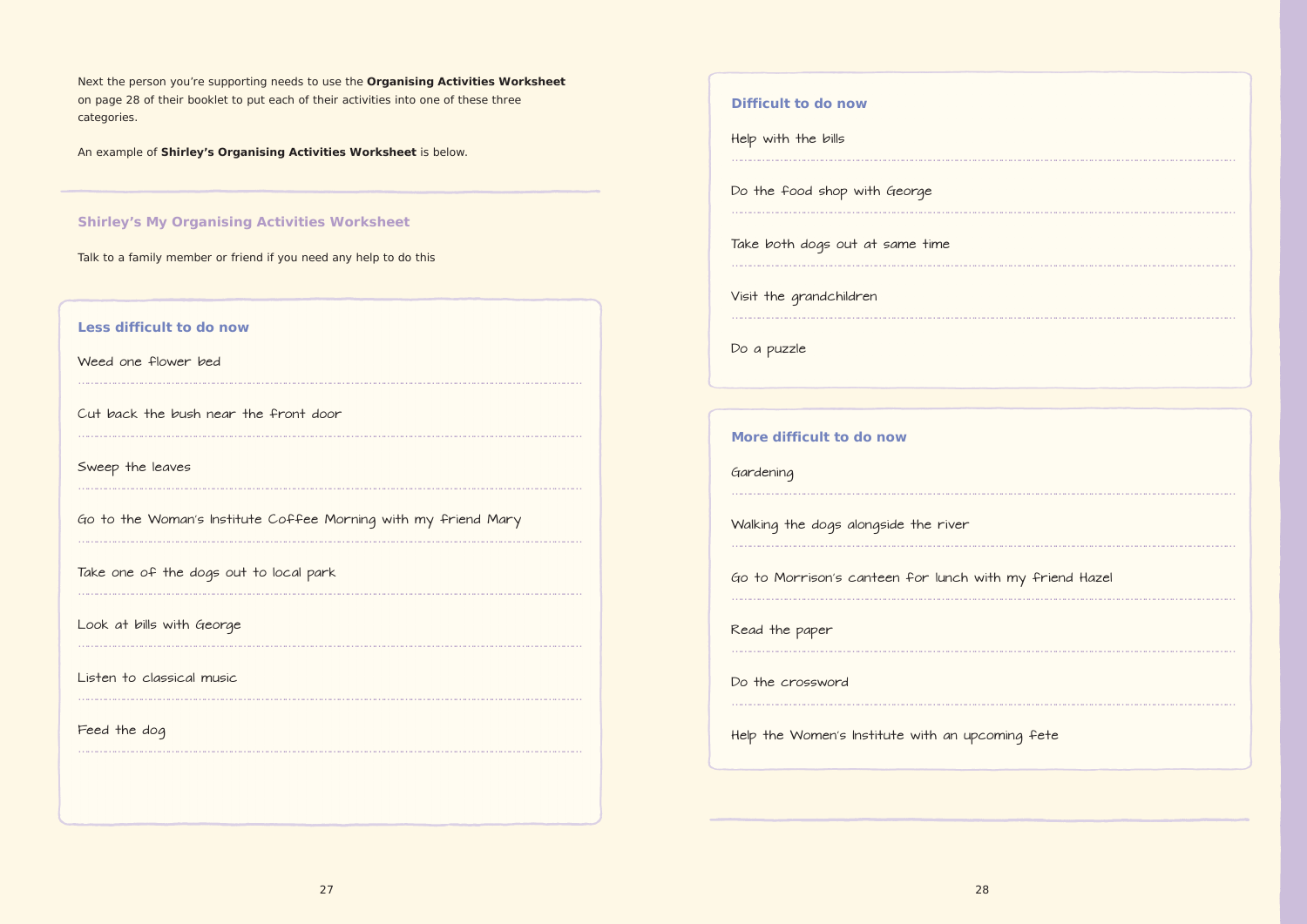### **Getting support**

When planning activities remember to think about others who might be able to help the person you're supporting carry out the activities. For example, are there other family members, neighbours or friends who might be able to help with some of the activities? This can be helpful for the person with memory difficulties to enable them to spend time with more people. However, getting support from others is also important for you - so you can get a break too!

When planning activities therefore look back to who you wrote down under **Who else might be able to help?** on page 3 of this booklet and see if any planned activities could be carried out by people on that list.

## **Putting planned activity into action**

Once the activities are planned in the **Next Steps Diary** it's time for them to start to do the activities.

Just like with the **My Starting Point Diary** it can be helpful to write down any comments they have about how each day went.

It's important to start off with activities from the less difficult to do now list. It's also important to try and get a mix of different types of activity in the **Next Steps Diary**:

- **C** Things we do daily or often
- $\bullet$ **Things we have to do**
- **Things we enjoy**  $\bullet$

### For example:

- **C** How did the planned activity go?
- Did anything get in the way of trying out the planning activity?  $\bullet$
- $\bullet$ Were there any particular activities that made them feel better or worse?
- What activities did they enjoy?  $\bullet$
- Where did they notice their mood lift?  $\bullet$

If they are struggling to do this without your support then you could ask them these questions, or maybe you've noticed some things yourself you could chat to them about?

On the next page there is an example of **Shirley's Next Steps Diary**.

## **Planning activities**

- **What they're doing**
- **Where** they're doing it
- **Who** they're with
- **Mood** How did the activity make them feel using the mood rating scale for each activity

The next step of Behavioural Activation is to help the person you're supporting to start planning the activities they're going to try and do this week using the **Next Steps Diary** on page 31 of their booklet.

**When someone is experiencing memory difficulties it's important they try to remain active in lots of different areas of life.**

Even simple, everyday tasks, like making the bed, if they can achieve it, are important for them to try and carry on doing. People with memory difficulties can also maintain independence by doing different types of activity, especially 'the things we have to do', like helping in whatever way they can to pay bills or feeding a pet.

The number of activities the person you're supporting wants to do is completely up to them. However, it can be helpful to spread out activities over the week and to try not to do too many activities on one day. This step is about starting to do things again – a little at a time.

**When planning activities it's important for the person you are supporting, with or without your support, to write down:**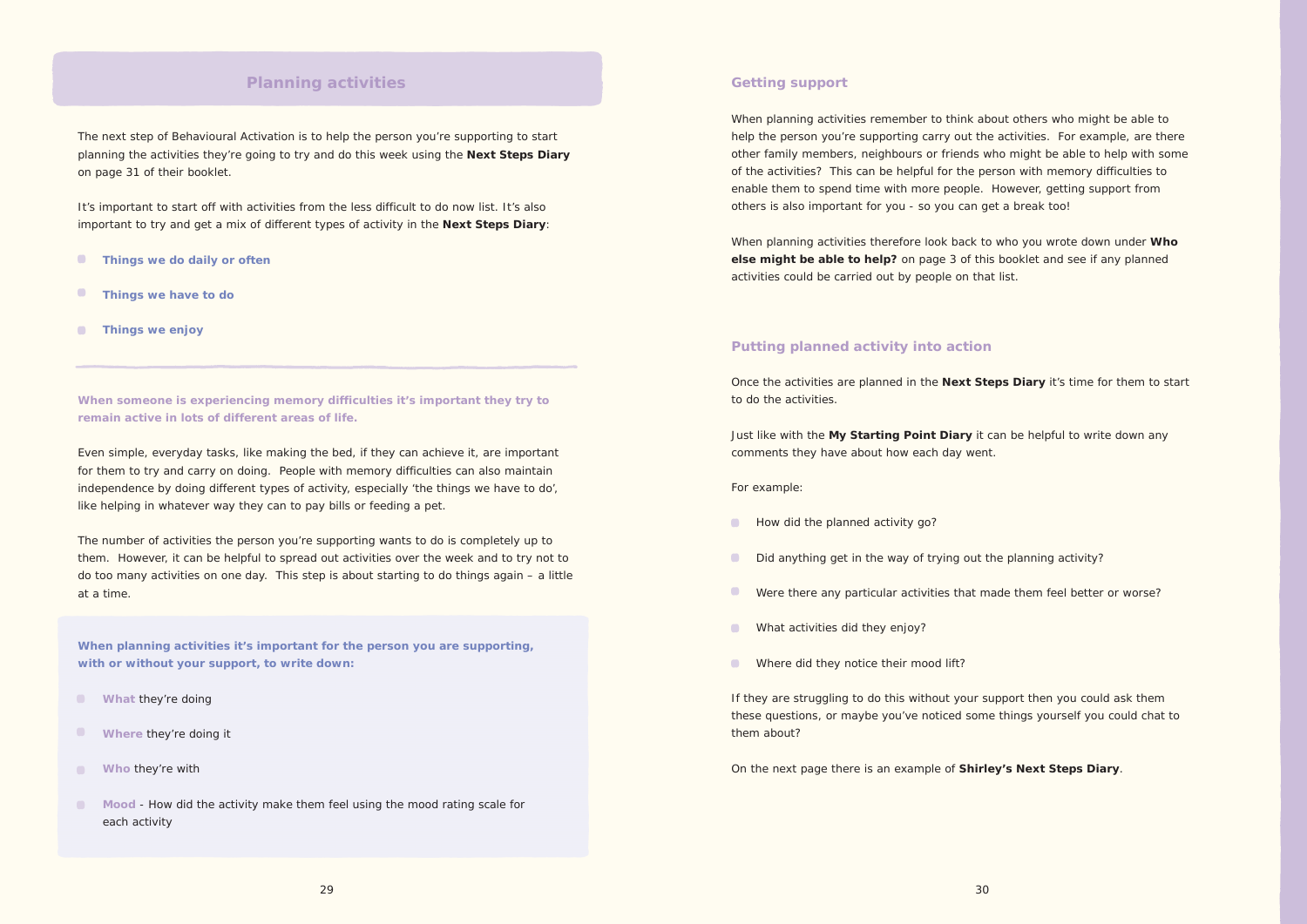| <b>Shirley's My Next Steps Diary Worksheet</b> |          |                                        | Week number: 2<br>Date:                                    |                                       |                                                    |                                                 |                                                     |                                          |
|------------------------------------------------|----------|----------------------------------------|------------------------------------------------------------|---------------------------------------|----------------------------------------------------|-------------------------------------------------|-----------------------------------------------------|------------------------------------------|
|                                                | What     | Monday                                 | Tuesday                                                    | Wednesday                             | Thursday                                           | Friday                                          | Saturday<br>Women's Institute<br>coffee morning     | Sunday                                   |
| Morning                                        | Where    |                                        |                                                            |                                       |                                                    |                                                 | Village hall                                        |                                          |
|                                                | Who      |                                        |                                                            |                                       |                                                    |                                                 | With my friend Mary                                 |                                          |
|                                                | Feeling  | 50<br>$\bigodot$<br>$\circledcirc$     | $\begin{pmatrix} 60 & 0 & 60 \\ - & 60 & 60 \end{pmatrix}$ | 600000                                | 60<br>$\bigodot$<br>100/                           | $\begin{pmatrix} 60 & 00 & 60 \end{pmatrix}$    | $\frac{1}{6}$<br>$rac{6}{3}$<br>$\circledcirc$      | $rac{6}{3}$<br>60<br>$\underline{\odot}$ |
|                                                | What     | Take one dog for walk                  |                                                            |                                       | Weed one flower bed                                |                                                 |                                                     |                                          |
| Afternoon                                      | Where    | Local park                             |                                                            |                                       | Garden                                             |                                                 |                                                     |                                          |
|                                                | Who      | With George                            |                                                            |                                       | On own                                             |                                                 |                                                     |                                          |
|                                                | Feeling  | $\frac{1}{2}$<br>$\bigcirc$<br>$\odot$ | $\odot$<br>$\frac{1}{2}$                                   |                                       | $\bigodot$<br>$\frac{1}{2}$<br>$\underline{\odot}$ | $\frac{1}{\sqrt{2}}$<br>$\odot$                 | $\frac{1}{2}$                                       | $\odot$                                  |
| Evening                                        | What     |                                        | Look at the bills                                          |                                       |                                                    |                                                 |                                                     |                                          |
|                                                | Where    |                                        | Kitchen                                                    |                                       |                                                    |                                                 |                                                     |                                          |
|                                                | Who      |                                        | With George                                                |                                       |                                                    |                                                 |                                                     |                                          |
|                                                | Feeling  | $\frac{1}{2}$<br>$\odot$<br>ၜၜ         | 60<br>$\frac{1}{2}$<br>$\underline{\odot}$                 | $\frac{1}{2}$                         | $\frac{1}{2}$<br>$\underline{\circ}\circ$          | $\odot$<br>$\frac{1}{2}$<br>$\underline{\odot}$ | $\odot$<br>$\frac{1}{2}$<br>$\frac{1}{10}$          | $\odot$                                  |
|                                                | Comments | Great to get out of the<br>house.      | Felt good helping George<br>with the bills                 | Was great to get out of<br>the house. | Weeding felt really<br>manageable                  |                                                 | Felt ok - but only if<br>Mary was there with<br>me. |                                          |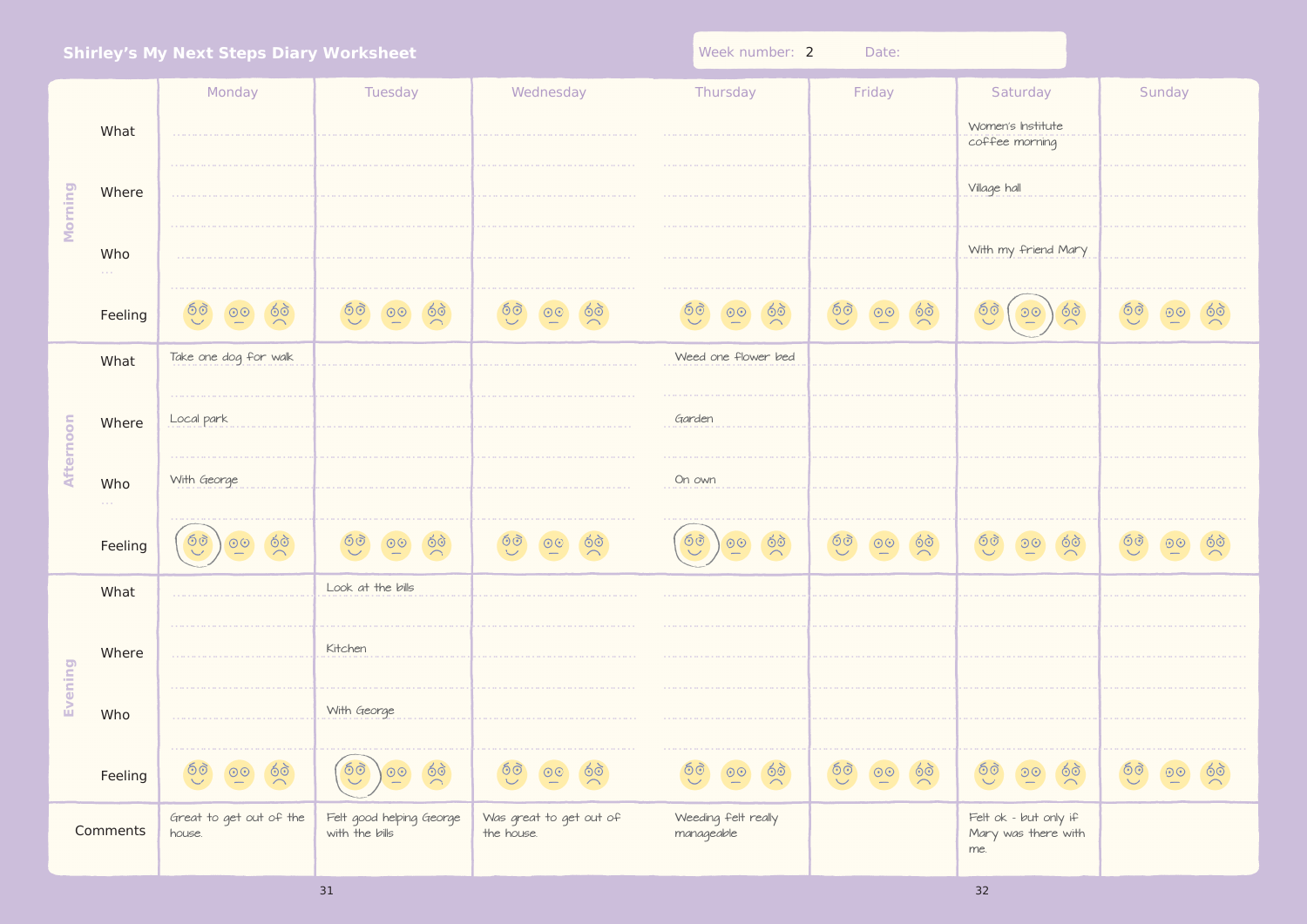# **Shirley and George's Recovery Story**

# **With George's help Shirley did the activities she set herself.**

At first she still felt tired and struggled a little, but over time she noticed things get a little easier and she felt less tired. George found the weekly telephone support from Gail, their Wellbeing Practitioner, really helpful. Although the telephone call was brief it really helped George overcome any difficulties as they arose and also helped encourage him to continue during times he found he was struggling.

They had a bit of a problem during the third week when Shirley found it really difficult to complete her diary and became really frustrated and then became angry, not wanting to continue using the programme. Although this was initially upsetting, George phoned Gail who suggested he talk to their Memory Nurse who might be able to provide some advice.

**Later that week George also spoke with Gail during their regular catch up session over the telephone.** 

Gail was able to help George realise that he and Shirley had put too many activities in the diary for that week, making the activities feel too overwhelming for Shirley, as well as just being too tiring to do.

After this small set-back, things continued to go really well again. So well in fact that five weeks later, during their weekly telephone catch-up, Gail suggested that they may like to come back in to see her to discuss progress as things seemed so much better that perhaps they no longer needed the support.

will help problem solve any difficulties and review what the person you're supporting is going to do for the next week.

# **So how are Shirley and George doing now?**

Some days are still better than others but both Shirley and George continue to get 'much more out of every day' and both have noticed how they feel much better.

They continue to do well, and have just come back off holiday again, a short break to Jersey organised by their local Memory Café they now regularly attend.

## **Step 5**

Completing the activities may or may not have been easy. It's important to review how things are going each week.

Remember, each week ……………………………………………… will check in with you to see how things have gone.

### **Things to Remember**

### **Building in more difficult activities**

If things go well it's important for the person you're supporting to slowly try and build more of the difficult activities into their diary, but at a pace suitable to them.

### **Building in more activities outside**

There is some evidence to suggest that spending time in outdoor spaces, such as gardens, the coast, and the countryside, is important for wellbeing in people living with memory difficulties. As you build more activities back into your daily lives it might be helpful to think about how you can make more out of outdoor space and the most of our Cornish countryside and coastline.

### **Don't expect too much too soon**

Some weeks things might be quite easy to achieve but others may be a real struggle. This is normal and to be expected.

**Over the next few weeks it's important to build more activities into the person you're supporting's week and "make more of every day"** 

> **This will help them to live well with memory difficulties and get the most out of life.**

**Don't expect the person you're supporting to feel better immediately** It can take time to start to feel better again. But it is possible to begin to see small improvements after a week or so if things are going well.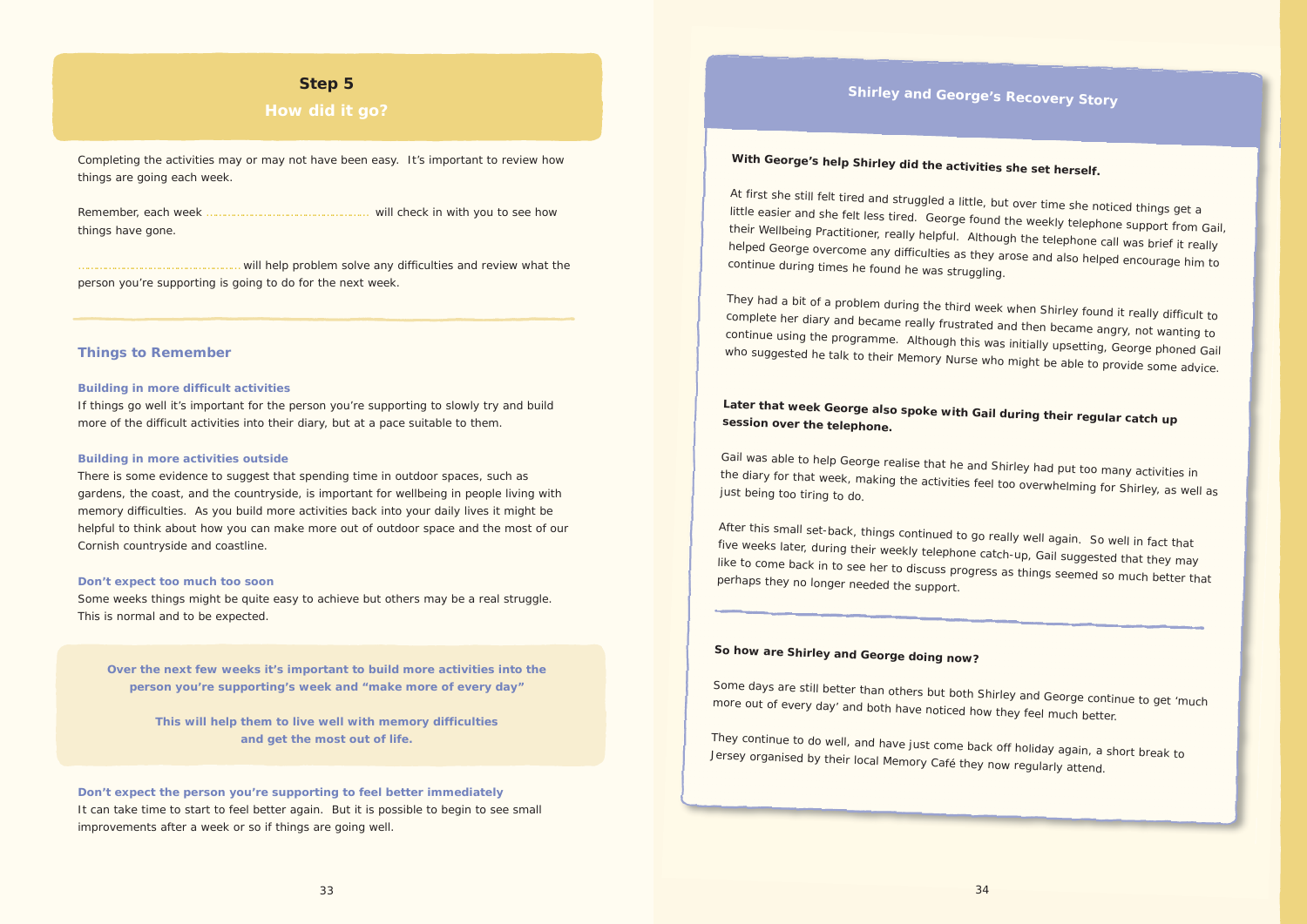

## **Shirley's Warning Signs Worksheet**

### **My physical feelings**

### **What I was thinking**

| I was feeling tired, had poor concentration, was not motivated      |
|---------------------------------------------------------------------|
|                                                                     |
|                                                                     |
| What I was thinking                                                 |
| "I can't do anything", "I'm really stupid"                          |
|                                                                     |
|                                                                     |
| What I was doing more or less of                                    |
| I stopped seeing my friends, taking the dogs out and helping George |
| around the house                                                    |
|                                                                     |
|                                                                     |
| My mood                                                             |
| l felt low, sad and embarrassed about my memory difficulties        |
|                                                                     |
|                                                                     |

### **What I was doing more or less of**

### **My mood**

## **Step 6**

**It's important for the person you're supporting to try and make the techniques they've learnt in this programme part of their daily life so they can stay well in the future also.**

At the end of the programme, you and the person you're supporting will have a final

face-to-face session with

Hopefully over the last few weeks they've been starting to feel better and "making more out of every day" as they've started to engage in activities that can bring life purpose and help them to live life as well as possible. They may have started doing activities again, or started new activities.

It's important for the person you're supporting to think about what's been helpful for them during this programme to help them "make more out of every day'" in the future too.

Experiencing setbacks, challenges and difficulties in life is normal, especially when living with memory difficulties. However, it's important for the person you're supporting to keep an eye on how they're feeling in case they experience difficulties in the future.

## **What signs and symptoms may indicate the person you're supporting may not be making the most of every day?**

At the beginning of the programme the person you're supporting wrote down the physical feelings, the thoughts they were experiencing, what they were doing more of less of and what emotions or moods they were experiencing that indicated they were feeling low, or not coping as well as normal.

**These may be warning signs that they may be experiencing low mood again.**

If they need help, give them a hand filling out their **My Warning Signs Worksheet** on page 36 of their booklet. An example of Shirley's worksheet is below. It may be helpful to look back at the **Wellbeing Cycle** filled in by the person you're supporting at the beginning of the programme.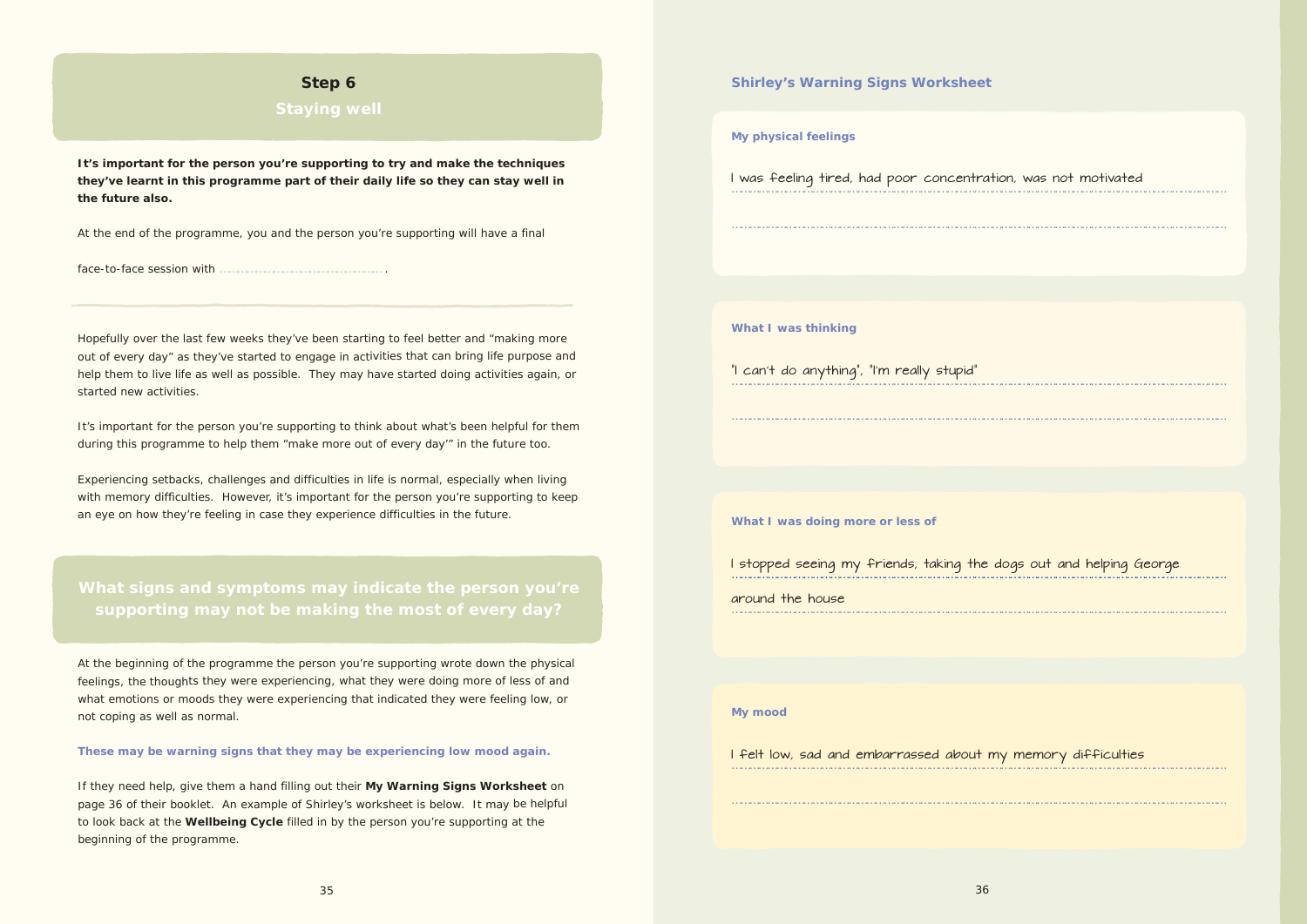### **Shirley's Staying Well Toolkit**

**What activities helped me feel better?**

**What skills have I learnt working through this booklet?** 

**What techniques have I learnt from this booklet that were really helpful?**

## **Staying Well Toolkit**

Next, it can be helpful to write down activities, strategies or techniques they've found really helpful during the programme.

These can be referred back to in the future if the person you're supporting finds himself or herself struggling with their wellbeing.

| Seeing the grandchildren, walking the dogs, helping to cook, |  |
|--------------------------------------------------------------|--|
| helping with the bills, going to the local Memory Café,      |  |

**Remember, feeling fed-up, sad or tired, for a short amount of time is perfectly normal.** 

………………………………………………………………………………………………………………………… I've learnt how to break tasks down so I can still manage to do them.

………………………………………………………………………………………………………………………… I now do lots of puzzles instead of crosswords

However, if the person you're supporting experiences difficulties with how they are feeling for a while, and it begins to have an impact on how they live their life every day, it's important to do something about it again.

………………………………………………………………………………………………………………………… Asking George to help me write things down, it's helpful to plan activities

………………………………………………………………………………………………………………………… to do each week – this helps me make sure I do them.

### **It worked last time so can do so again.**

If they need help, guide them to fill out their **My Staying Well Tool Kit** on page 37 of their booklet if they can, or perhaps this may be something you can do? An example of Shirley's worksheet is opposite.



listening to music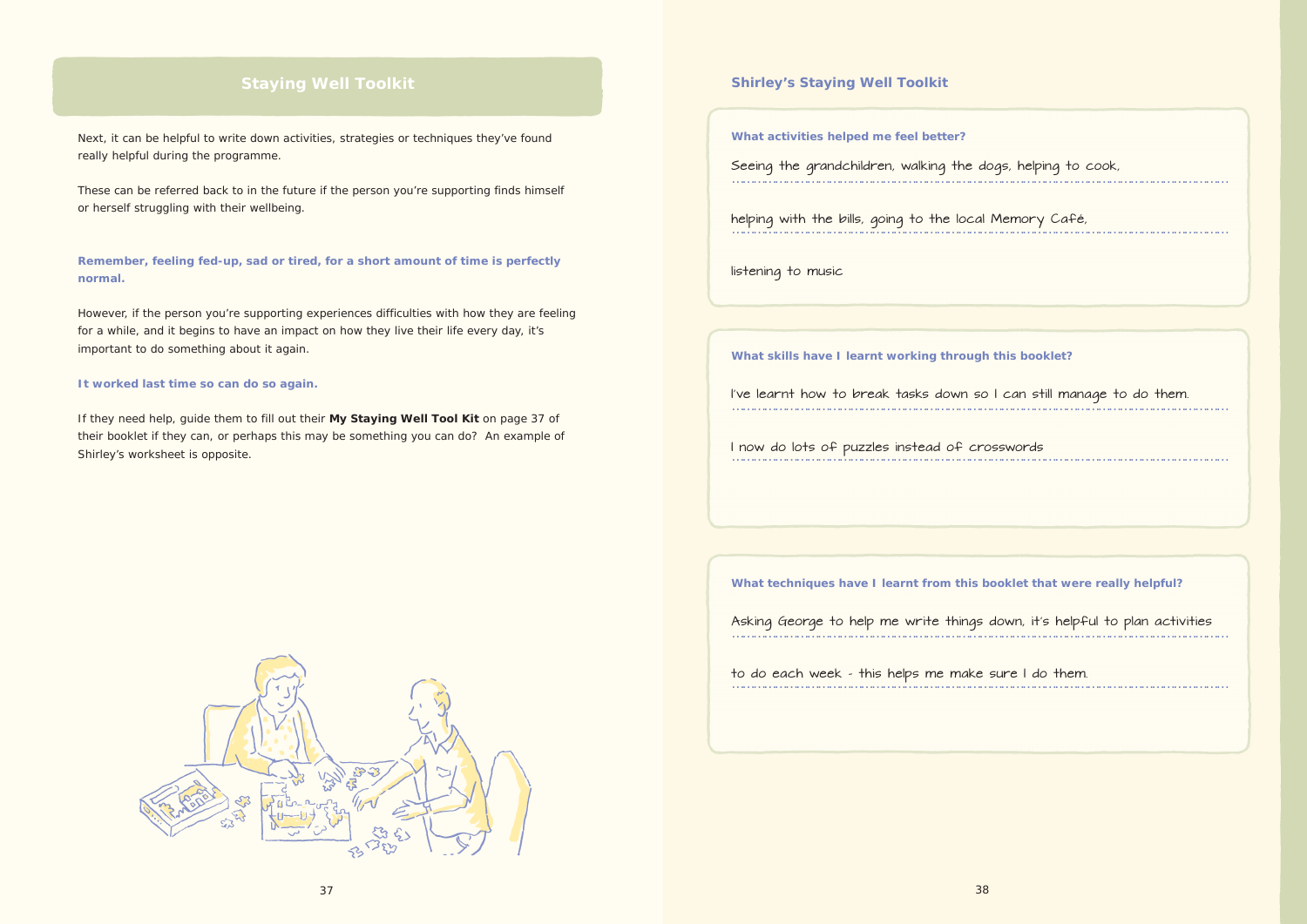As the person you're supporting finishes the programme it can be helpful to find a regular time for you and them to check in together to see how they're doing.

You may both find this regular 'check in' useful to continue for a number of weeks after finishing the programme to help ensure they're keeping up the activities that have helped them feel better, and are continuing to make them a part of their daily life where they still can.

There is a **Checking-In Worksheet** to use over the coming weeks or months on page 39 of their booklet. An example from Shirley is below.

## **Shirley's Checking-In Worksheet**

What activities have I been able to keep up?

What has helped me keep up these activities?

………………………………………………………………………………………………………………………………………………… Mary taking me to the Woman's Institute, doing bills and the online

………………………………………………………………………………………………………………………………………………… Doing them with George and Mary, and writing down and planning

shop with George

activities to do

I have stopped taking the dogs out in the morning and am watching

more TV instead

I find it hard taking both dogs at once

What could I do to help me start doing those activities I can still manage again?

Ask George to help, maybe just take one dog at a time out instead

Feeling a bit tired but I don't feel low or sad like I used to

Now I've noticed this I am going to take the dogs out one at a time

and when I take both George will come with me!

### What activities have I stopped?

What has led to me stopping some activities?



Am I experiencing any warning signs?

If I have given up any activities that I really enjoy or value, are there any ways I could do them a different way, or do part of them?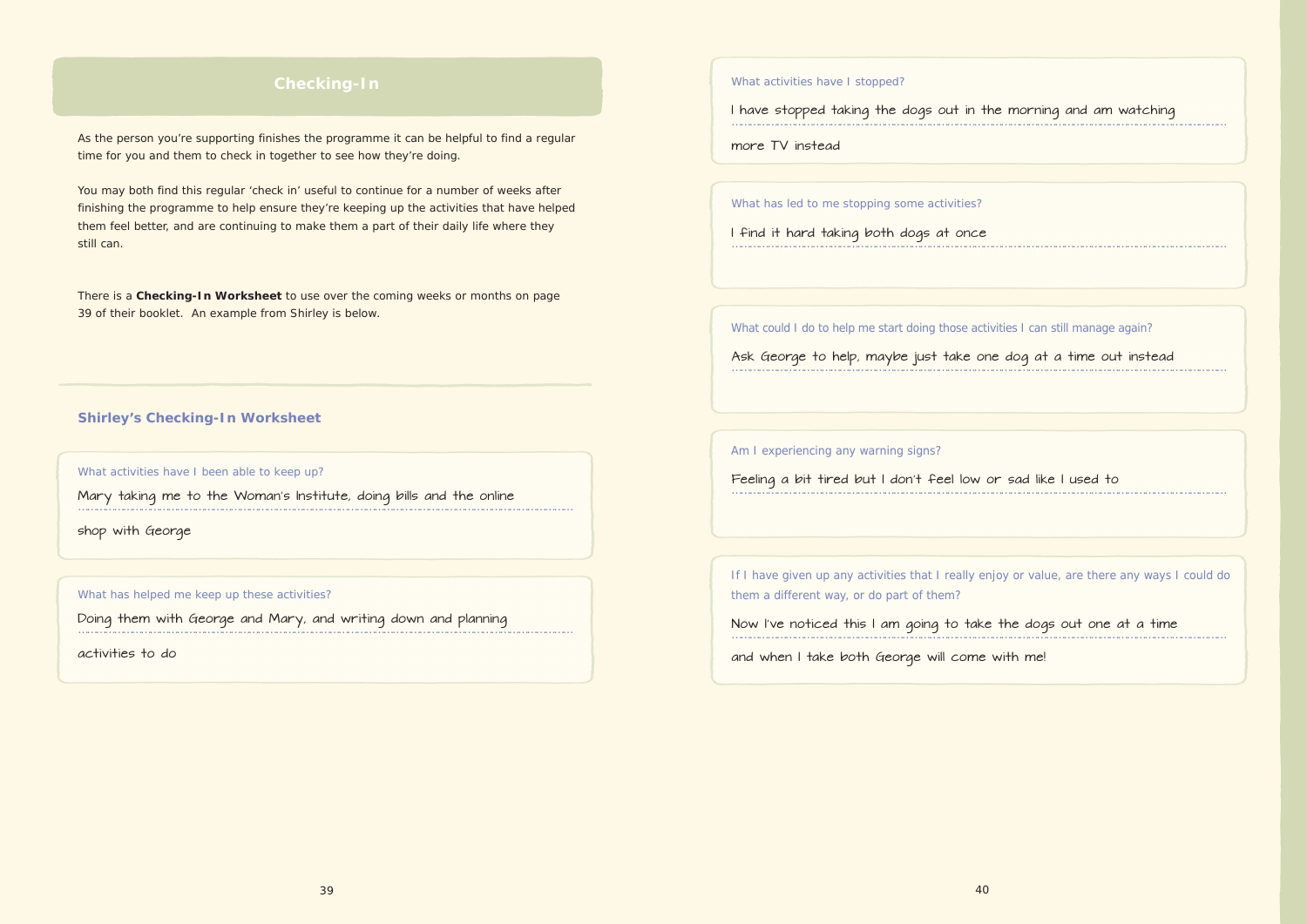# **Step 7 Managing setbacks and difficulties**

It can be common to experience setbacks and difficulties when working through Behavioural Activation. We've listed some common difficulties you may come across with some handy tips that might help.

### **Adapting activities**

Certain activities may be really difficult to achieve due memory difficulties. Many people find themselves giving up activities.

For example: **The person you're supporting may have difficulties remembering names or dates, carrying out certain tasks, trouble concentrating or making decisions and lack of energy.** 

Also, other things sometimes get in the way of doing certain activities:

**Having less money** 

**Finding it hard to travel**

**Experiencing other physical health conditions**

If these types of difficulties are getting in the way perhaps talking to your wellbeing practitioner or your GP may help, or you could try getting in touch with one of the organisations at the end of this booklet.

However, there may also be activities the person you're supporting can achieve, but in a slightly different way. It's important to think about alternative ways of achieving activities taking into account any difficulties the person you're supporting is now experiencing:

- Do they need more time to complete the activity?
- Do they need to practice the activity more?  $\bullet$
- Do they need support to carry out the activity?
- $\Box$  How could the activity be modified to help them carry out the activity? For example, could the activity be broken down into smaller tasks?

If the person you're supporting starts finding activities more difficult here are some handy tips:

**Think about how they can adapt activities so they can still do the activity but in a slightly different way**

**Remember to break hard activities down into smaller ones if you can**

**Get back into touch with the BeMe service for more support**

You could also look to take this booklet to other types of support you and the person you're supporting might have in the future, for example:

- **Activity Groups**
- **Memory Cafes**
- **Cognitive Stimulation Therapy**

This booklet is designed as a guide to help the person you're supporting to make more out of every day with memory difficulties, both now and in the future. Therefore, it's important to keep active and living well despite difficulties with memory.

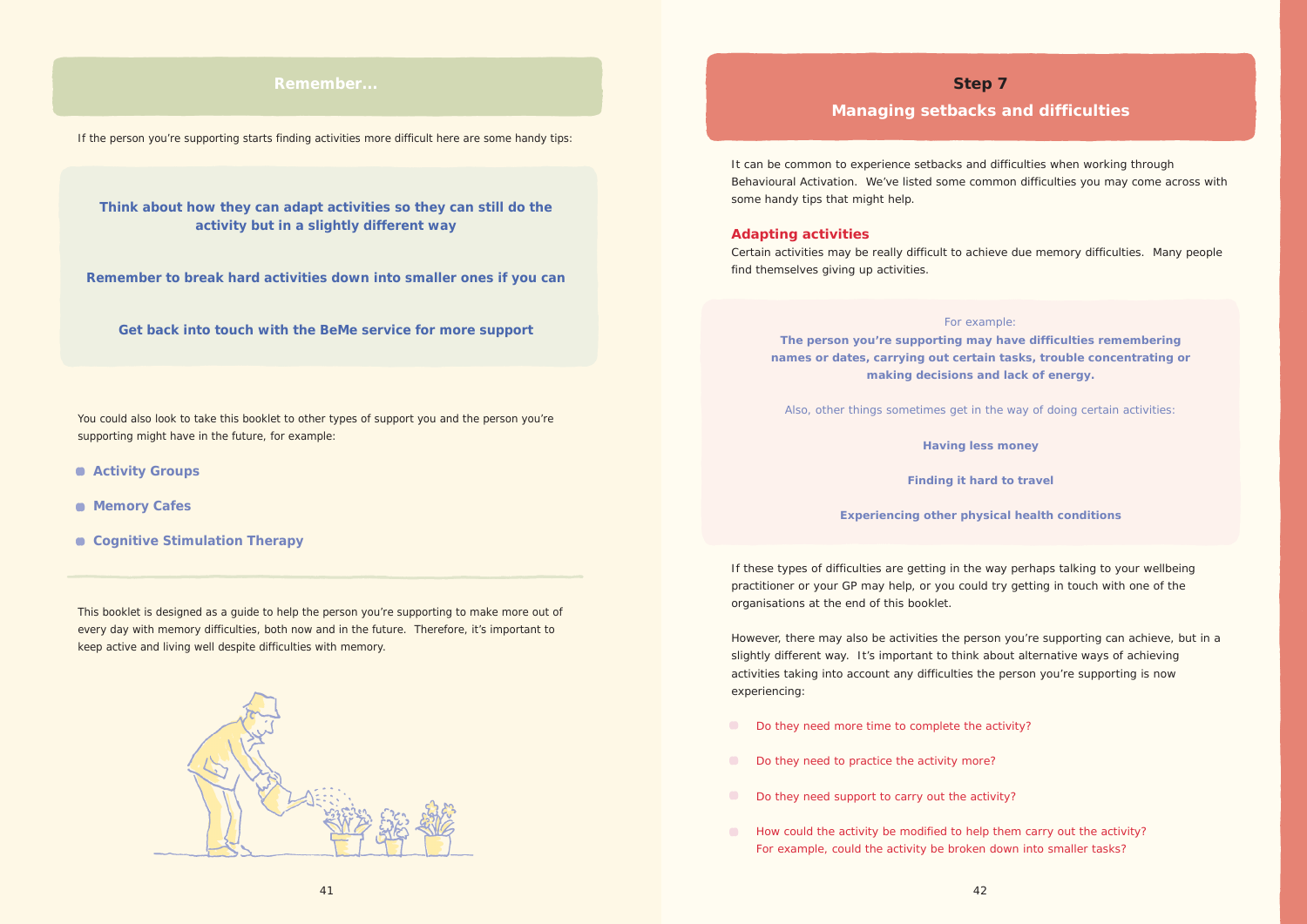### **Sandra gave up cooking completely because she couldn't remember recipes anymore.**

This was really upsetting as she loved cooking and used to cook for her family every day. However, Sandra's husband helped her write down some recipes of dishes she liked to cook into easy steps, so she could still manage to cook.

Although Sandra doesn't cook as many dishes as she used to, and does need to follow recipes, she is still managing to cook which is an activity she always enjoyed.



### **Harry spoke to us about how he used to love reading books.**

However, he found it more and more difficult to read. His daughter took him to his local library and they chose some audio books instead.

Whilst Harry found it too difficult to read books, he found that the library had lots of audio books that he really enjoyed.



## **Giving up activities**

Learning to live with memory difficulties is a huge life change in peoples' lives. Many changes may be experienced that can mean some activities are no longer achievable for the person you're supporting.

- What activities can they no longer do?  $\bullet$
- What was important about that activity? What did they value about that activity?  $\bullet$
- $\bullet$ What other activities could they do that would bring them the same value but they can still do?

Although sometimes such changes mean they might have to give up certain goals and activities, the values of the goals or activity may still be important to them in other ways.

### For example:

**I used to love doing the newspaper crossword and I miss the sense of achievement I got from being able to complete the crossword.**

**I can't work anymore, but I really miss socialising with my old colleagues and getting out of the house.**

However, it's important for the person you're supporting to see if they can gain similar values from other areas of life. In the examples above it seems the person took value in gaining a sense of achievement doing the crossword or just socialising with his old colleagues outside the home.

Try exploring the following with them:

For example, someone may not be able to do the crossword anymore but may be able to play card games or complete jigsaw puzzles. These other activities may help to compensate for their loss of achievement. Or the person you're supporting may miss work and socialising with people. However there may be a community group they could join instead to meet people.

There are many examples of activities in the community, such as Memory Cafes, that may help to support socialising.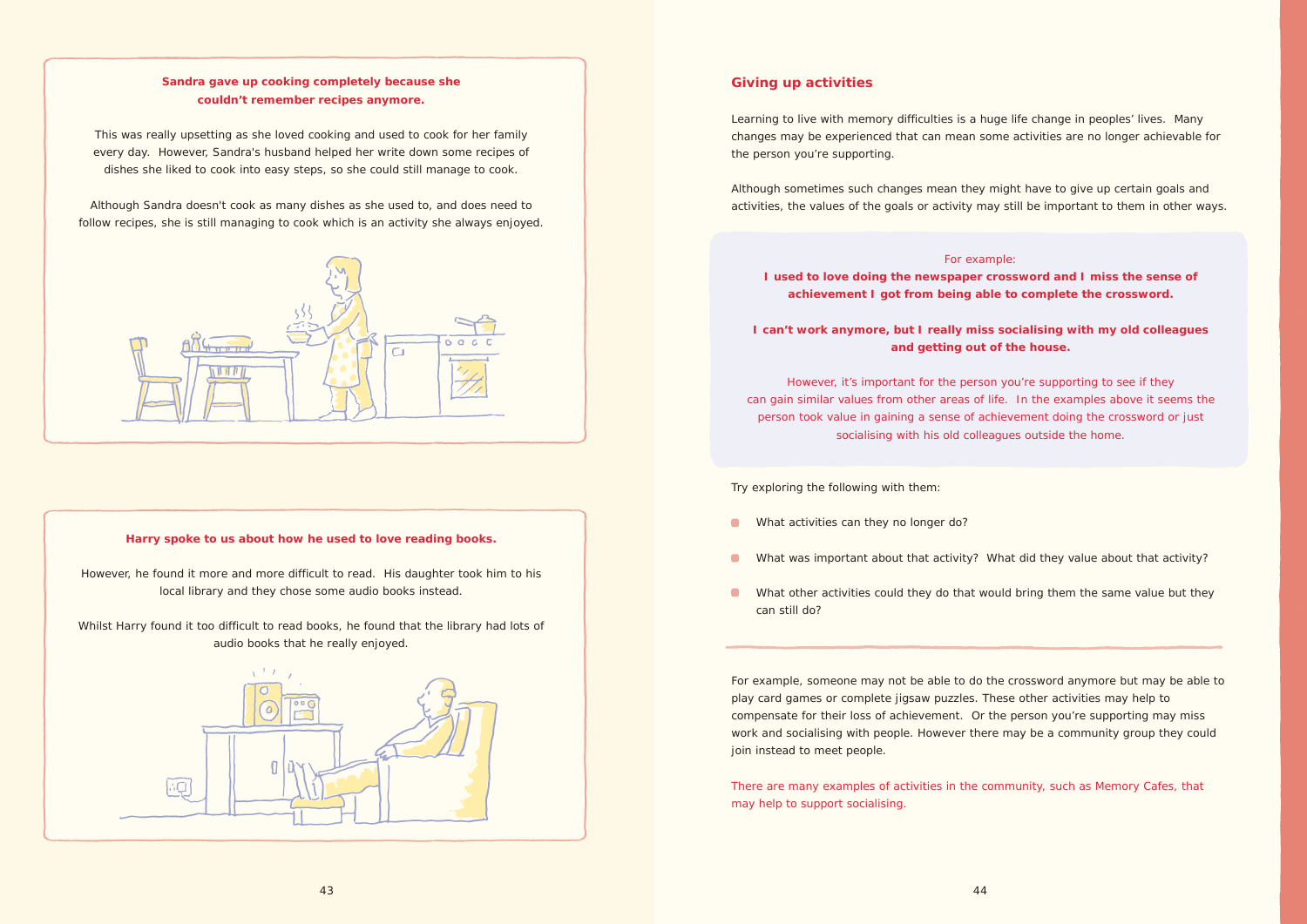## **The tasks are too overwhelming**

**Experiencing memory difficulties may make tasks feel too difficult and overwhelming to complete for the person you're supporting. If this is a difficulty try the following:**

**Try breaking tasks down.** For example, a task like gardening can include many different activities: mowing the lawn, raking leaves, weeding a flower-bed or watering plants. Why not think about setting some of the broken down tasks that are achievable in the diary instead?

**Maybe more support is needed to carry out tasks.** For example, they may have difficulty remembering where something they need for a task is. This can make a seemingly simple task difficult. Try and think of ways to help them remember how to complete activities they'd like to do.

**Support from others can be really helpful too.** Are there other family members or friends who might be able to help you with some activities, and possibly even give you a little time to yourself? You might also find it helpful to speak to some of the organisations listed at the end of this booklet about sources of support too.

Important: If you find yourself struggling with working out how to break down big overwhelming tasks remember to speak with your Wellbeing Practitioner! They're trained to help people experiencing memory difficulties overcome these types of difficulties.

## **The impact of memory difficulties themselves**

**Sometimes memory difficulties themselves may make it difficult to work through this programme. Here are some tips that might help:**

**Written reminders about what activities have been planned.**

**Use of some of the tips included in this booklet about how to carry out activities.** 

**Frequent and supportive verbal reminders.**

**Older memories tend to be easier to recall than newer ones.** You may want to think about helping the person you care for engage with some activities involving talking about or sharing older memories. For example, looking at old photographs, listening to music and watching familiar films.

**When working through the programme provide the person you're supporting with small chunks of information, at a slow pace and repeat it frequently.** 

**There are various groups that can help people with memory difficulties.** Many people find groups like Memory Cafes or Singing for the Brain helpful. If you think these might be helpful, information about organisations providing this type of support are at the end of this booklet.

**Lack of motivation can be a common difficulty experienced by people living with memory difficulties, especially if they are feeling low. Motivation can be improved by trying some of the following techniques:**

**Pick the right time to try and carry out activities.** You may notice the person you're supporting has more energy in the morning. However try and work out the best time of day for the person you're supporting. Looking back over the diary and the comments may help. Also, you may want to look and see if different activities may be better at different times of the day.

**Try and make sure the activities are meaningful and have value to the person you're supporting.**

**Offer praise and encouragement to the person you're supporting to reinforce any gains they are making.**

**When working through the programme try to make sure the time and situation is right.** It may be helpful to limit the amount of background noise by turning off the TV or radio.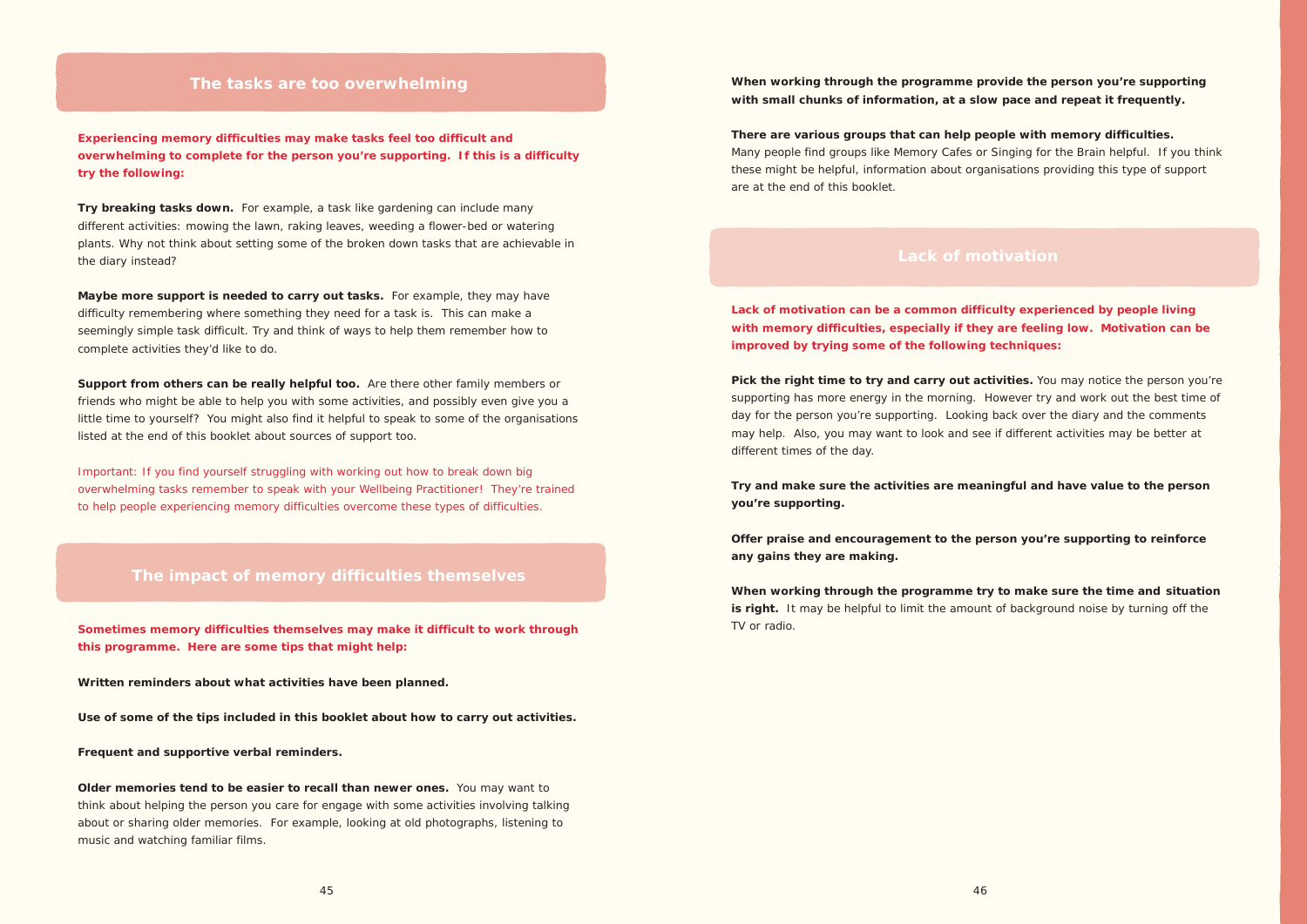Sometimes, particularly if the dementia has progressed, people may experience other symptoms, such as:

- **C** Lack of interest/apathy: not taking part in things they used to do for example gardening or reading.
- Experience mood changes: such as feeling very sad or becoming angry.  $\blacksquare$
- Some people may wander off and get lost especially if they feel confused.  $\blacksquare$

You may also find this website link helpful: www.nhs.uk/conditions/dementia-guide/pages/about-dementia



### **Important**

Every person is an individual and their experience of specific symptoms will vary.

There is a great deal of information available. Please see page 55 for further information.

## **Step 8**

## **What are memory difficulties?**

Experiencing difficulties with memory is a common part of aging. However, when changes in memory start to impact on living our lives, and become worse over time, this may be a sign someone is experiencing a more severe memory loss, such as a type of dementia.

- $\bullet$ Memory difficulties: remembering recent information/events/activities.
- Sorting things out: unable to pay bills or arranging a date for family to visit.  $\bullet$
- $\bullet$ Solving problems: can range from choosing a shirt to calculating change in a shop.
- $\bullet$ Difficulty in communicating: not being able to find the right words or losing the flow and meaning of a conversation.
- $\bullet$ Loss of orientation: not knowing what day it is or being able to give their address.

Dementia is commonly associated with a number of problems, such as difficulties with memory, communication, planning, solving problems and making judgments.

There are a number of types of dementia, including:

**Alzheimer's disease**

**Vascular dementia** 

**Mixed (often Alzheimer's disease/Vascular dementia)** 

**Lewy body dementia**

**Frontotemporal dementia**

People who experience dementia may have symptoms, such as: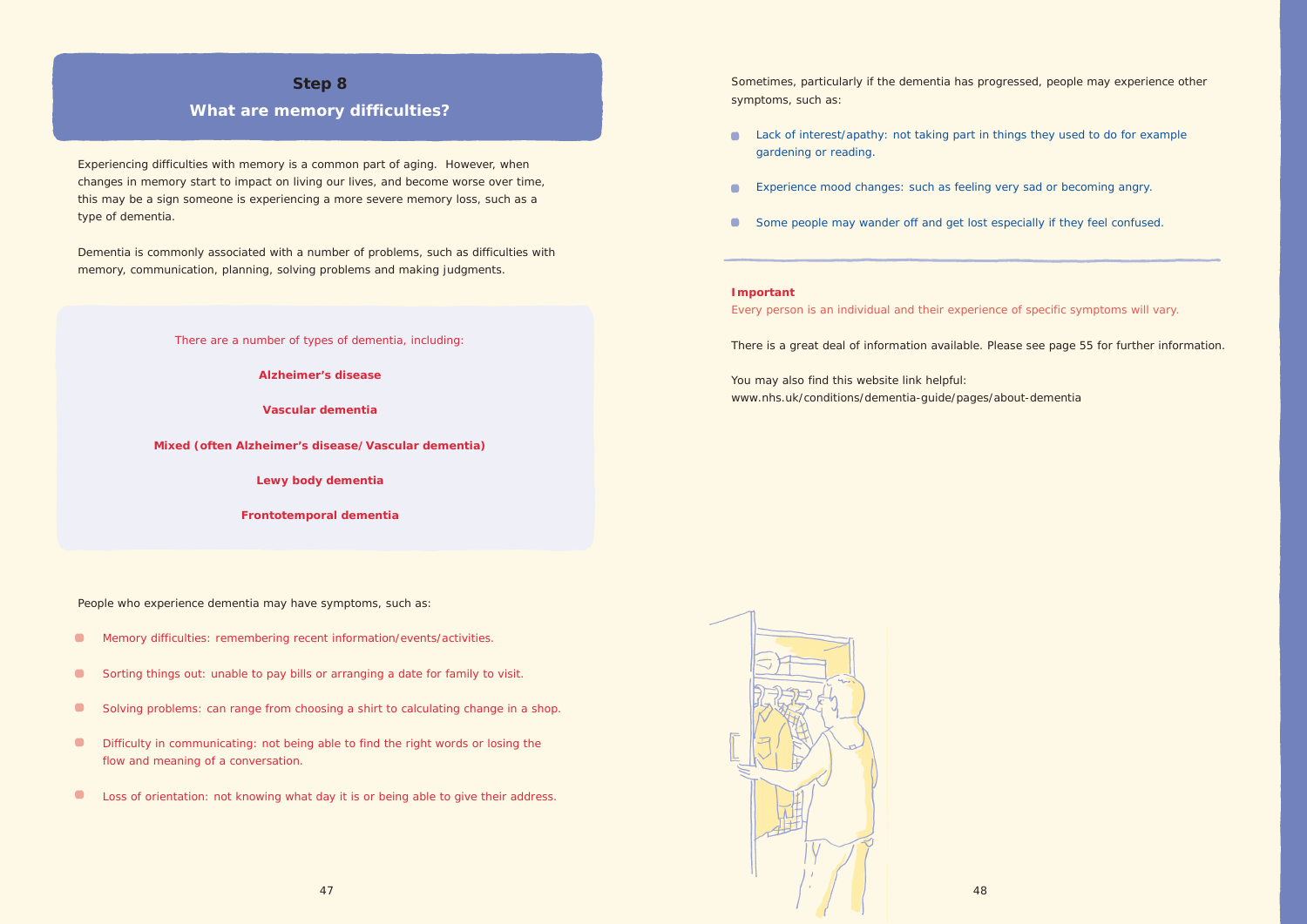## **Step 9**

## **Tips of family members and friends**

**As well as developing a support programme for people experiencing memory difficulties, we've also identified a number of tips family members and friends have themselves told us they have found helpful in coping.**

People close to someone who has memory difficulties may also find that it negatively impacts on their own wellbeing. If your own wellbeing starts to drop, and you begin to struggle with your own negative 'wellbeing cycle', then this can then directly impact on the wellbeing of the person you're supporting.

Therefore it's important you try to look after yourself as well. By doing so it may be of benefit to the person you're supporting, as well as yourself.

### **Important**

If you find yourself struggling with your own wellbeing speak with your Wellbeing Practitioner and they'll be able to find support for you too.

### **Time for me!**

# **A number of relatives and friends speak about the importance of taking time out**

**for themselves, even if it's only for a short time each day.**

Taking time for yourself outside of looking after the person with memory difficulties is really important not only to help you keep your mood up, but also to enable you carry on providing support. Some people find it helpful to schedule a time to take a break each day. Write down here when you might be able to get a break each day yourself.

### **I will try to take a break:**



## **Supporting someone is a lot like holding a glass of water in your hand.**

If you hold the glass of water for a few minutes this will be fine, it won't feel too heavy. However if you hold it for an hour without seeking to help yourself by putting it onto a table or something, your arm will begin to ache. The longer you hold the glass of water for without support, the heavier it becomes.

### **This is a lot like supporting someone.**

Therefore, it's important sometimes to ask for support yourself or take a break. You can't hold the glass of water for too long without taking a break; much like you can't support someone without taking a break or getting help from others.

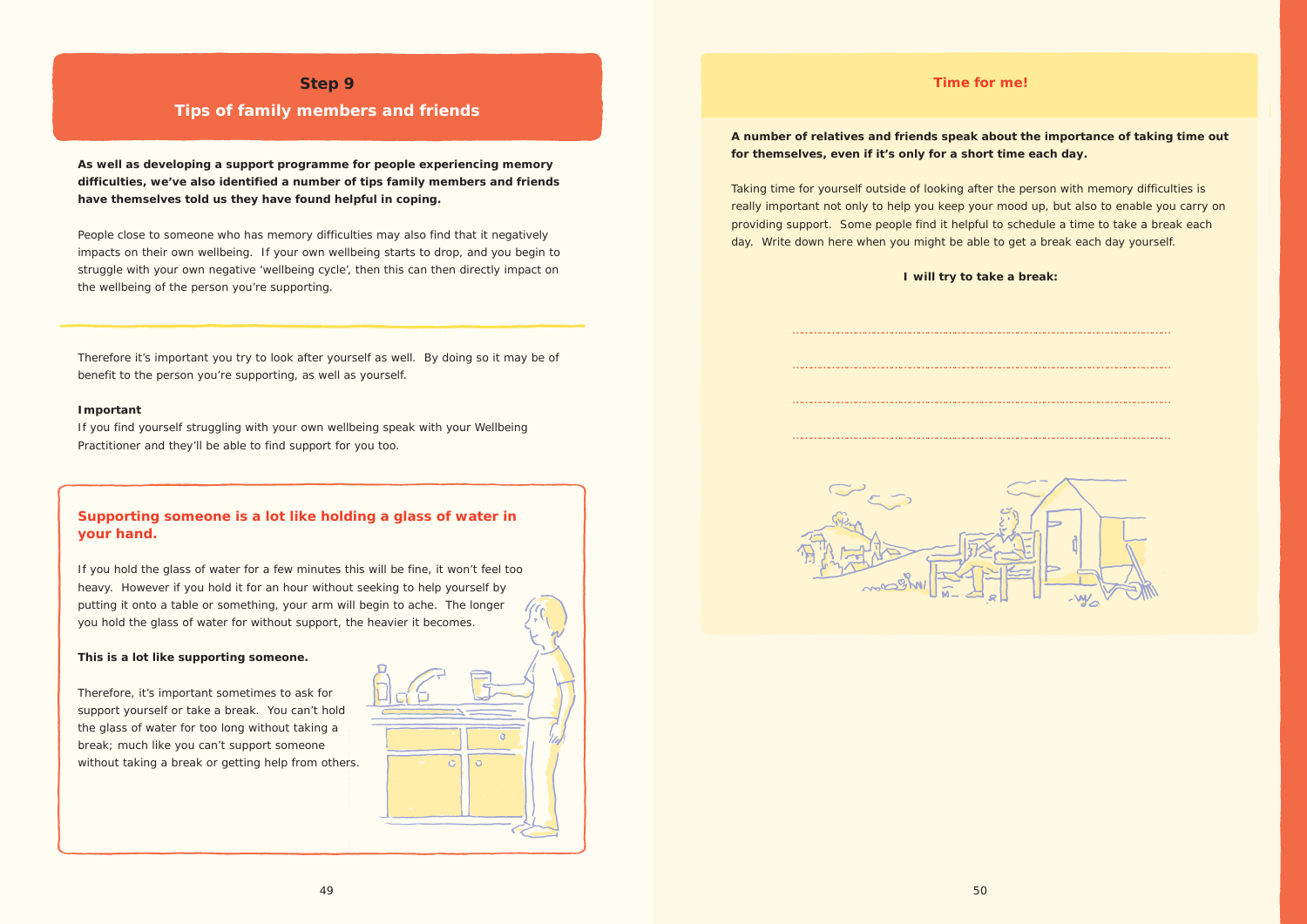## **Support from Family, Friends, Dementia, Memory Groups and Carer Organisations**

**Family members and friends have spoken with us about how helpful it can be to have support from those close to them.**

This is in terms of both practical support and also emotional support, such as having someone to talk to and share our difficulties or frustrations with. Some people also spoke about how useful and helpful they found community support groups, such as Memory Cafes or Singing for the Brain.

These groups can be helpful in providing informal and practical advice. They may help you or the person with memory difficulties not to feel like you are alone or feel like you are the only person experiencing the challenges facing you. However, getting others involved isn't for everyone, or you may not feel ready to take this step.

Don't worry if this is the case. However, Part 10 lists a number of dementia and carer organisations that run groups across Cornwall and nationally that you may find helpful, now or in the future.

## **Helping you compare your situation with others**

### **Sometimes it can be helpful just being around other people in similar situations**

**to share stories.**

On occasions sharing your stories may also result in you gaining some helpful practical advice. Also talking to other people in a similar situation to you can help you become more aware of the different types of difficulties faced by others. This can sometimes help you consider your own difficulties in different ways.

It can start with a health professional (primary care dementia practitioner; GP; Community Matron). Often they can start the ball rolling by involving other social care professional. Cornwall Council complete respite assessments for people in the county.

### **Respite and day centres**

### **When the time is right you may feel you need to have a break and some time for yourself – 'respite'.**

This is important in any relationship. Respite might range from time when someone can help out by being with your loved one once or twice a week, to give you some time to do things, through to taking a week away. Any respite would involve arranging for an appropriate level of care for the person. It's possible for some respite to be offered in the home or it may be a residential setting.

### **Accessing respite can be really difficult for family members providing support to someone with dementia.**

You may feel very guilty leaving the person you're supporting – this is perfectly normal. However many people have also told us that in a short time this gets much easier and the benefits the break gives you are really important, not just for you, but also the person you're supporting.

### **Many areas in Cornwall have Day Centres available to adults.**

Most people enjoy attending these and they offer time for people to meet and catch up. Cornwall Council will have information on local day centres in your area.

### **There are various people you can talk to about respite.**

There is a great deal of information available on respite services and day centres. Please see page 55 for further information.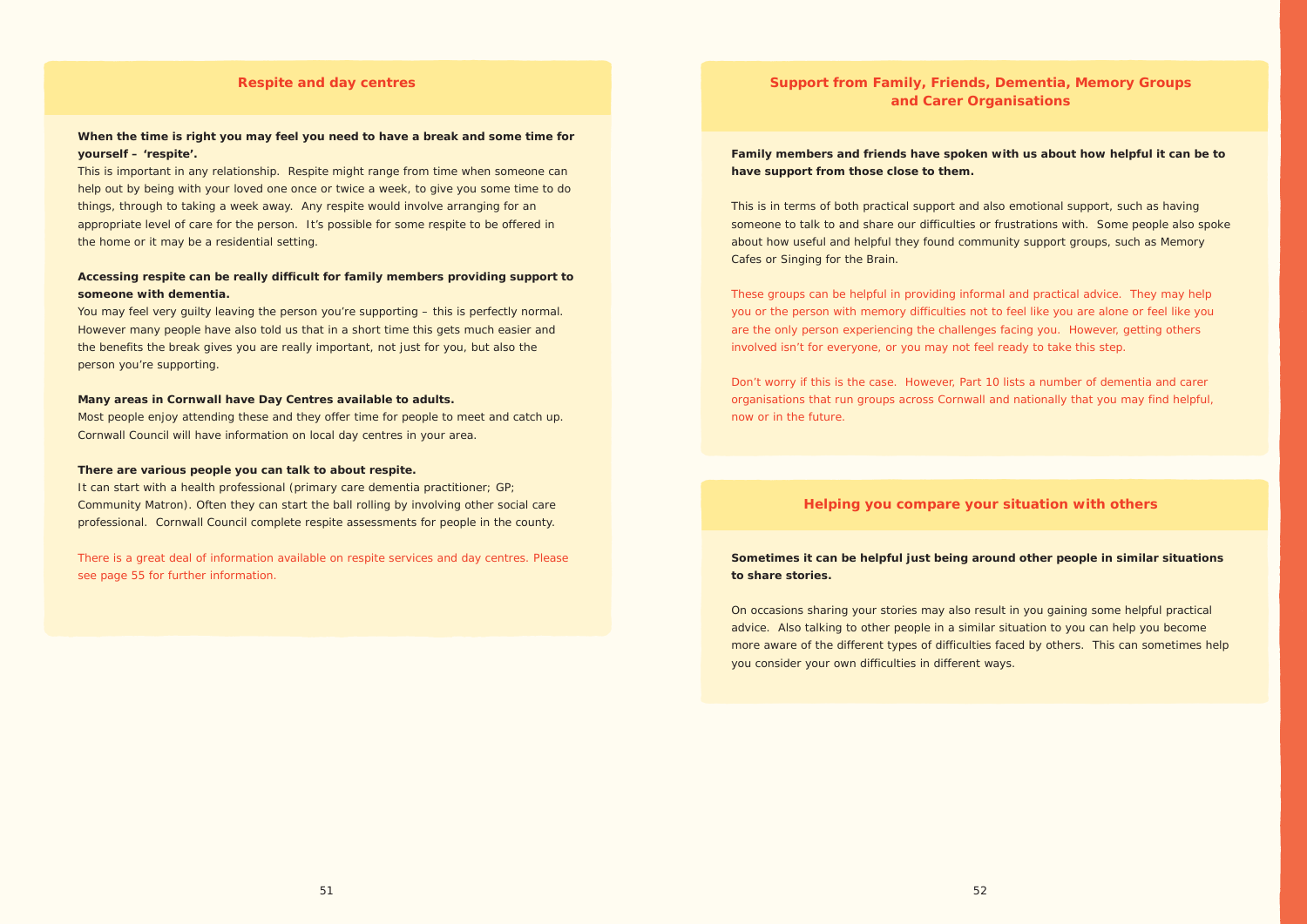### **Balance**

**Striking a balance between different types of activity is really important.**

The routine of supporting someone with memory difficulties is really tough. Your days may be filled up with tasks supporting the person with memory difficulties as well as the home. However, it's really important to try and do things that you enjoy too to ensure that you 'get more out of every day' as well. Much like we've spoken about in this booklet.

### **"Gentle encouragement"**

### **People with memory difficulties may have low levels of motivation.**

**Family members and friends also speak about the importance of adapting activities and goals so they can still be achieved despite their new life situation.** This is not just adapting activities for the person with memory difficulties, but may also involve adapting activities for themselves. For example, you may have noticed there are activities you used to enjoy or things you value, you feel you can no longer do. This is common but there may be ways you can adapt your own goals and activities to accommodate the extra demands being placed on you now you're supporting someone with memory difficulties.

Getting out of bed and starting their day or getting out of the house, may require more motivation than it used to. Many family members and friends we have spoken to have said that they find gently encouraging the person they are supporting, within their capabilities, can be really helpful. It can be important to continue to try and encourage the person living with memory difficulties to do hobbies, tasks around the house or activities around self-care. When someone is lacking motivation it can be easy to do more and more tasks for them as this can feel easier than trying to motivate them. However, helping a person with memory difficulties stay active and involved can help them maintain skills and independence for longer and also help their general wellbeing.

## **Adapting goals**

Some activities you used to do may now feel unachievable. However, if you've had to give up certain activities it's important to try and replace them with activities that bring the same value or purpose as the activity you've had to give up.

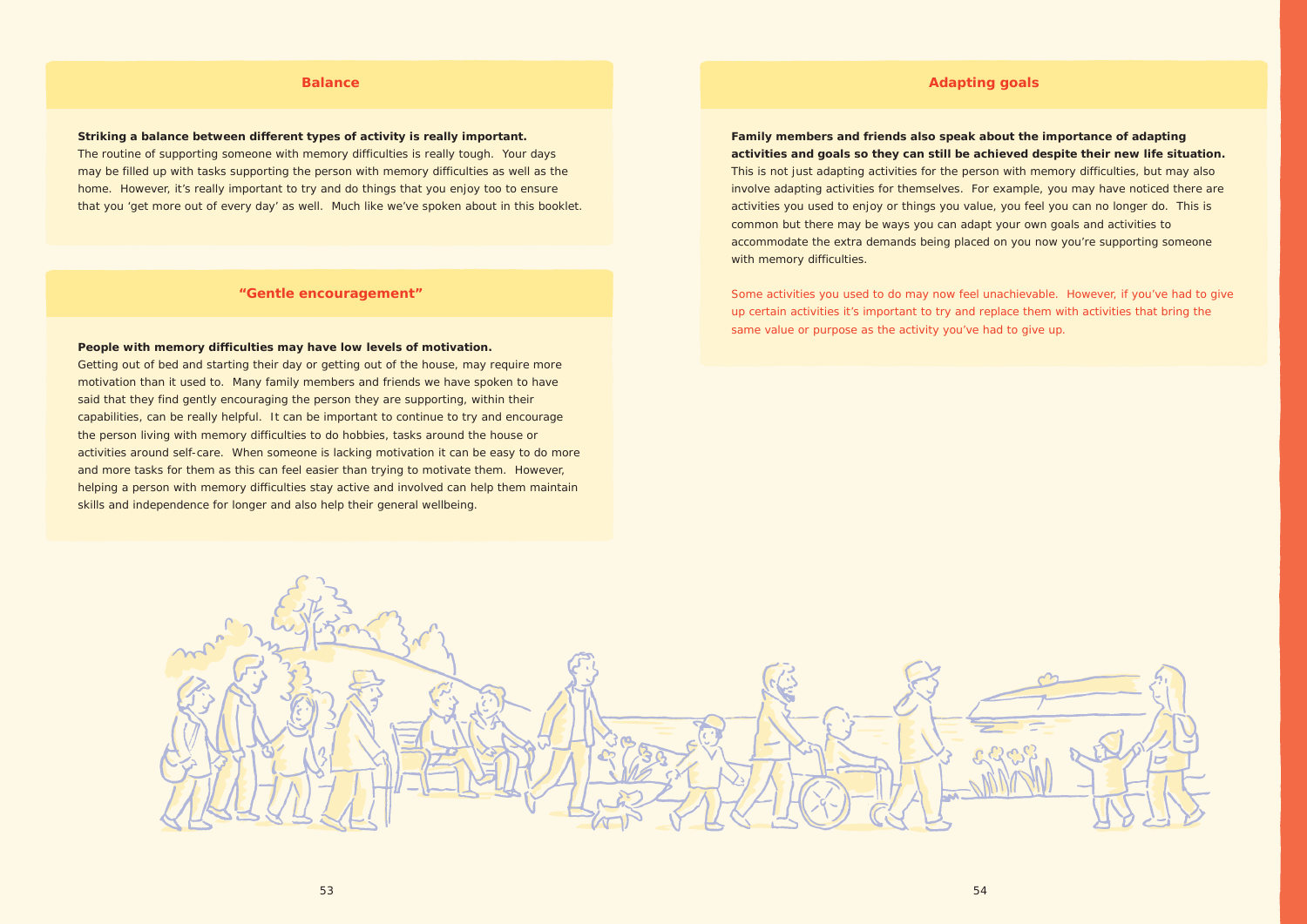**Age UK, the national charity for older people, provides a wide range of information and advice on issues we face in later life.**

For information on help and support available for people with dementia and carers: www.ageuk.org.uk/health-wellbeing/conditionsillnesses/dementia/help-and-support7/

Call: 0800 169 6565

Some local Age UKs offer local services for people with dementia and carers. To find out where your local Age UK is: www.ageuk.org.uk/about-us/local-partners/ Call: 0800 169 6565



**Alzheimer's Society are a UK based charity for people affected by dementia.** 

If you have any questions or concerns about dementia contact Alzheimer's Society: www.alzheimers.org.uk Call: 0300 222 11 22



## **Step 10**

## **Sources of Support**

**Getting help, support and advice around memory difficulties can be tough. However, seeking external support can also be really helpful.**

So if you're interested in approaching an organisation with a wealth of experience and information that you may find helpful, we've listed the contact details of a number of organisations that people with memory difficulties, family members and friends have found useful in supporting them with day-to-day issues and difficulties.



**Carers Trust is a major new charity for, with and about carers.** We work to improve support, services and recognition for anyone living with the challenges of caring, unpaid, for a family member or friend who is ill, frail, disabled or has mental health or addiction problems. We do this with Network Partners – a unique network of 116 independent carers centres, 55 Crossroads Care schemes and 99 young carers services. Together we are united by a shared vision for carers – to make sure that quality assured information, advice and practical support are available to all carers across the UK.

To find your nearest Network Partner: www.carers.org Call: 0844 800 4361

Carers Trust also helps carers through interactive services: www.carers.org www.babble.carers.org www.youngercarersmatter.org



**Cornwall Carers' Service is here for you.**

Our Helpline is open from 8am to 6pm, Monday to Friday (excluding bank holidays) and one of our operators can give you helpful friendly information and support, and can tell you how we can help you carry on caring. All our services are free, and we will make sure you get the right help, advice and support to make caring a little easier.

Contact us through our website: www.cornwallcarers.org.uk Call: 01872 266383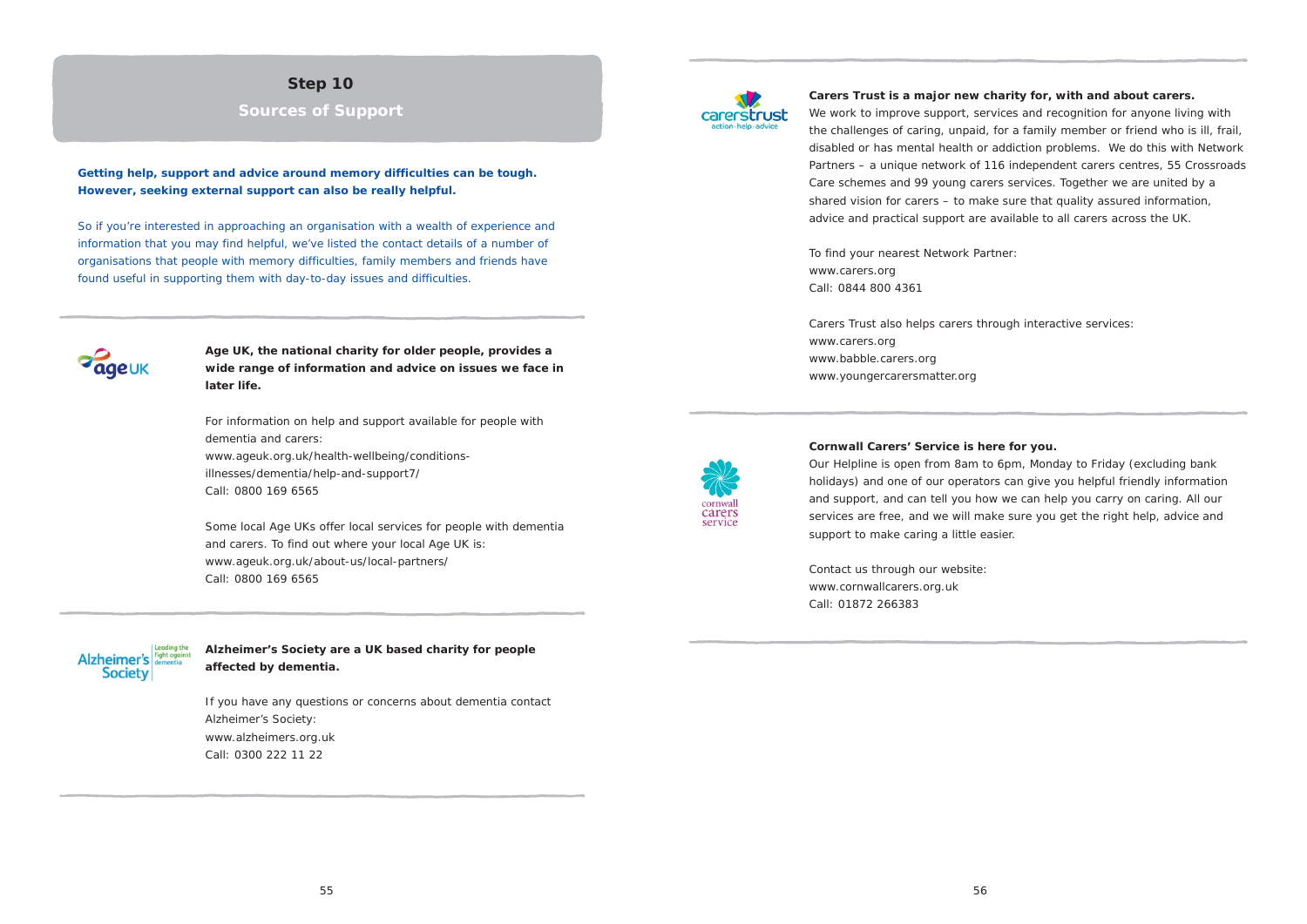### **The Cornwall Memory Cafe Network Forum (CMCNF) support a network of Memory cafes across the County.**

These memory cafes are a vital resource as they provide a friendly, informal social setting for people with memory loss and carers alike. Each Memory cafe has its own set up and character but all have a variety of activities and information, all have refreshments which sometimes includes homemade cake!

You can search for your local alliance at: www.dementiaaction.org.uk/local\_alliances

You can obtain more information from our website: www.cmcnetworkforum.btck.co.uk Call the forum secretary Margaret on 07974 728435



### **Dementia Action Alliance is a movement with one simple aim: to bring about a society-wide response to dementia.**

It encourages and supports communities and organisations across England to take practical actions to enable people to live well with dementia and reduce the risk of costly crisis intervention.

Find the Regional Lead covering your area: www.dementiaaction.org.uk/contact/regional\_leads

You can find out more about Dementia Action Alliance here: www.dementiaaction.org.uk/

# **Dementia**uk

**Dementia UK provides Admiral Nurses – specialist dementia nurses – who expertly support families living with dementia.** Admiral Nurses are available to support families from the point of diagnosis to post bereavement, provide advice on referrals to other appropriate services, and liaise with other healthcare professionals on behalf of the family. Currently the majority of Admiral Nurses work within the NHS supporting people in the community. Dementia UK also runs a national helpline and email service, Admiral Nursing DIRECT, which is provided by experienced Admiral Nurses and is for family and professional carers; people with dementia, and those worried about their memory.

For help and advice please contact: Call: 0845 257 9406 Email: direct@dementiauk.org



**Disability Cornwall is a user-led organisation which acts as a platform for the voice of disabled people to be heard and represented.** Our mission is to facilitate a fully inclusive society through empowering disabled people to achieve independence, choice and control and manage a portfolio of projects and services, to help us achieve this. We also operate two advice lines; SENDIASS is for any child or young person aged 0-25, with a special educational need or disability, their parents and families and the other is DIAL, where Independent Living Advisers who are specialists in welfare rights, can provide information, advice and support an on any disability related enquiry.

Call: 01736 756655 Email: info@disabilitycornwall.org.uk www.disabilitycornwall.org.uk



**Memory Matters South West CIC provide therapeutic activity and occupation to people living with dementia in the community.** Their services include Community based Activity Day Clubs and in reach 1;1 Activity support workers who visit people in their own homes and engage people in activities tailored to their interests. All of Memory Matters work is based on evidence-based approaches and focus on enabling people to live well with dementia. Services in Cornwall and Plymouth.

www.memorymatterssw.co.uk Call: 01752 692264 Email: hello@memorymatterssw.co.uk

**Shared Lives South West offers 'home-from-home' accommodation, care and support including short breaks and day-services for people with dementia.** Our services are delivered locally in the family homes of specially trained, highly experienced Shared Lives carers. Shared Lives South West is an independent charity inspected and regulated by CQC.

Our phone number is: 01626 360170 Our email address is: enquiries@sharedlivessw.org.uk www.sharedlivessw.org.uk

**Further support can be found at Cornwall Council.** Call Adult Social Care on: 0300 1234 131

www.cornwall.gov.uk

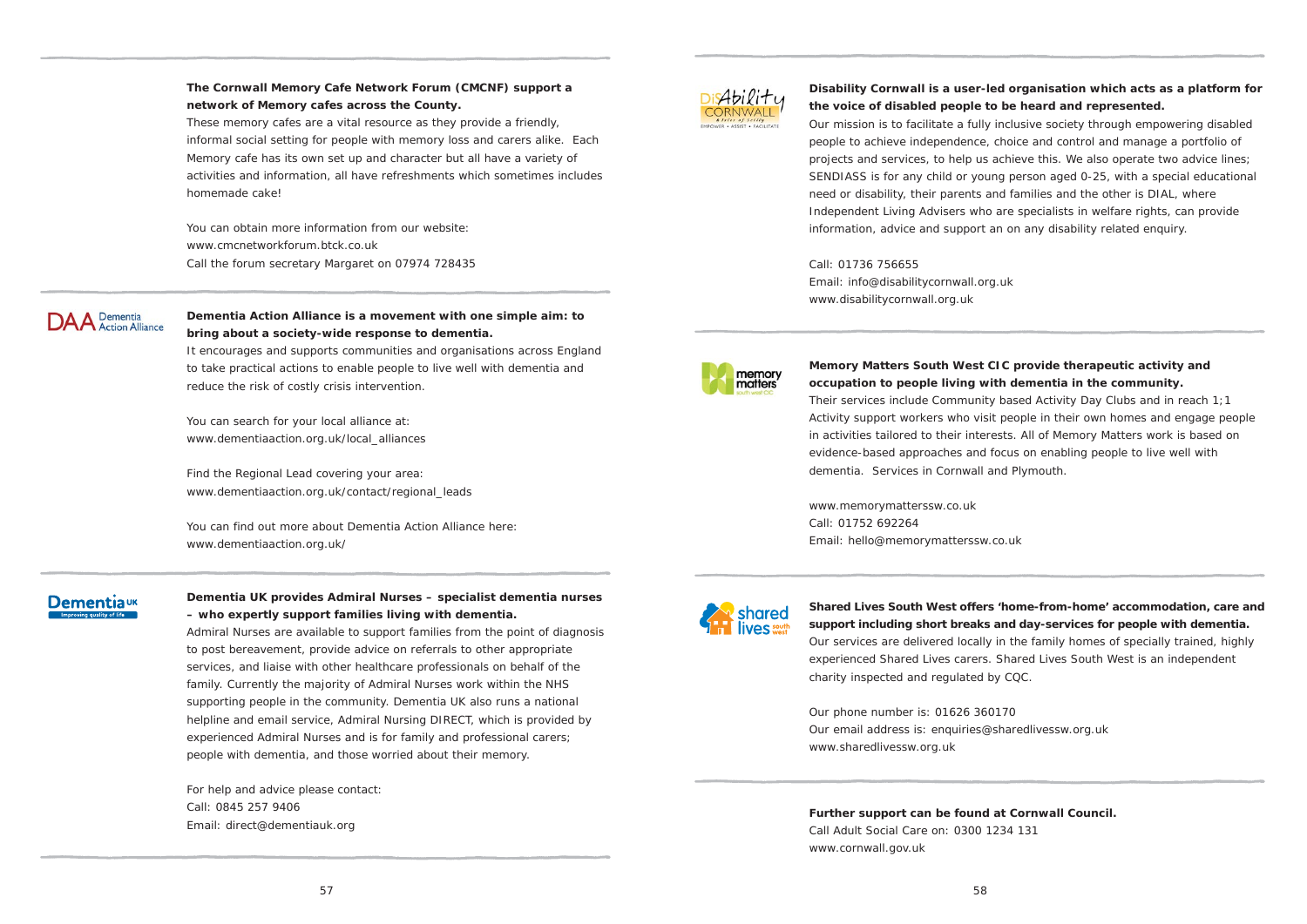